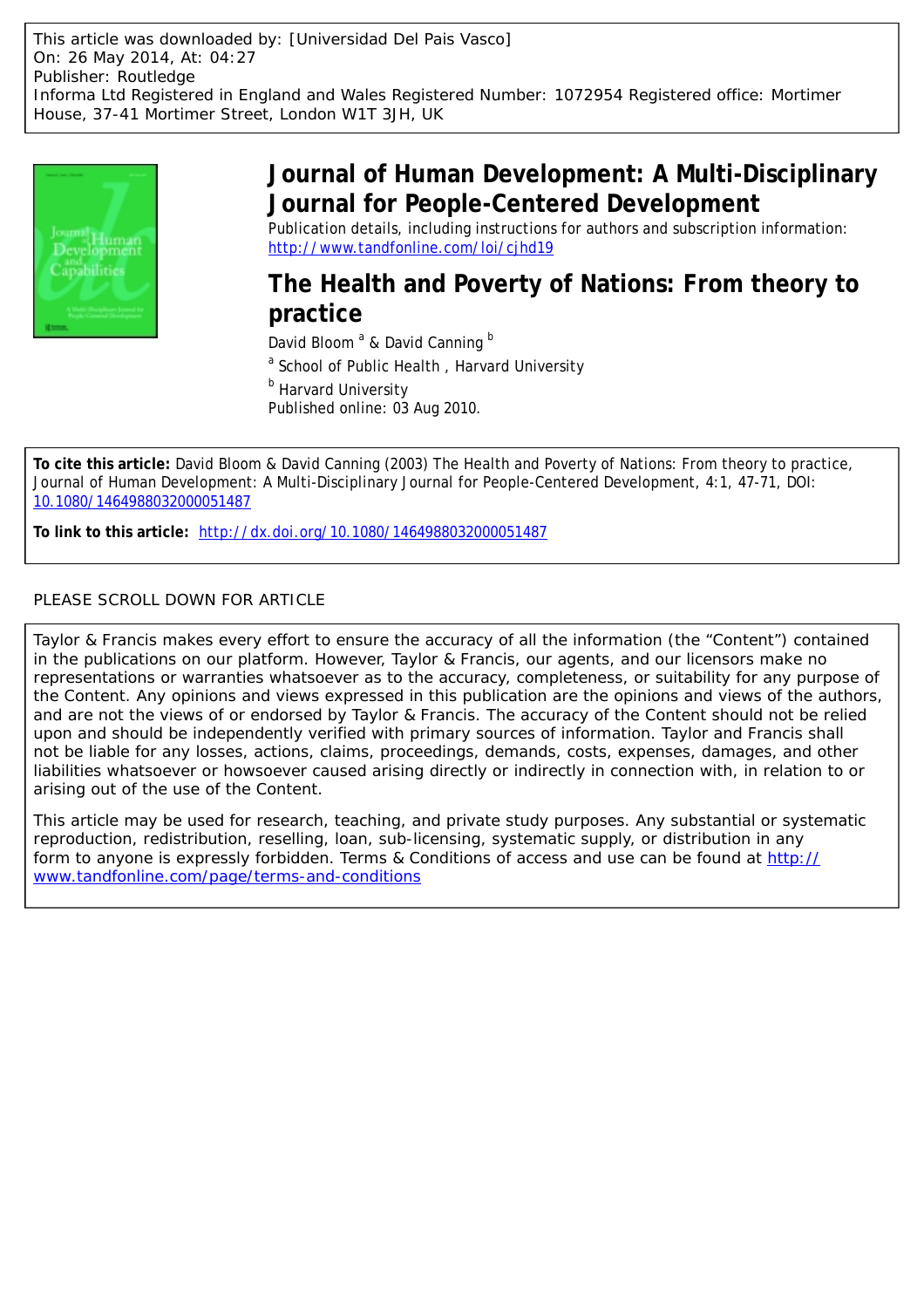

# The Health and Poverty of Nations: from theory to practice

DAVID E. BLOOM and DAVID CANNING

*David E. Bloom is Clarence James Gamble Professor of Economics and Demography at the Harvard School of Public Health, and David Canning is Professor of Economics and International Health at the Harvard School of Public Health*

**Abstract** Health is both a direct component of human well-being and a form of human capital that increases an individual's capabilities. We argue that these two views are complementary and that both can be used to justify increased investment in health in developing countries. In particular, we argue that the large effect improved health has on household incomes and economic growth makes it an important tool for poverty reduction. We survey the literature on the link between improvements in health and improved economic growth at the national level and also the link between improvements in health and improved productivity and wages at the household level. The theoretical arguments and related empirical evidence demonstrate a large effect of health improvements on productivity, household incomes, and economic growth. Given the large payoffs to health that exist in developing countries, we assess how health can be improved. We also argue that the income gains that result from health interventions can potentially feed back into better health in a process of cumulative causality, suggesting a fundamentally new rationale for greater spending on health in developing countries. In addition, we contend that, for health sector policies to be successful, there needs to be deep institutional change at the international, national, and local levels that puts greater emphasis on the health sector, and in particular that focuses on the health needs the poor themselves identify as important. The HIV/AIDS epidemic represents the major challenge for health in many developing countries today. We use this as a test case showing how successful health interventions require not just increased spending, but also a profound commitment to change by all sectors of society.

**Key words:** Health, Health Sector, Poverty, Economic Growth, Poverty, Productivity, HIV/AIDS

#### **Introduction: health for all**

In 1978, at the Alma-Ata Conference, ministers from 134 countries met together with representatives of the World Health Organization (WHO) and

ISSN 1464-9888 print/ISSN 1469-9516 online/03/010047-25 © 2003 United Nations Development Programme DOI: 10.1080/1464988032000051487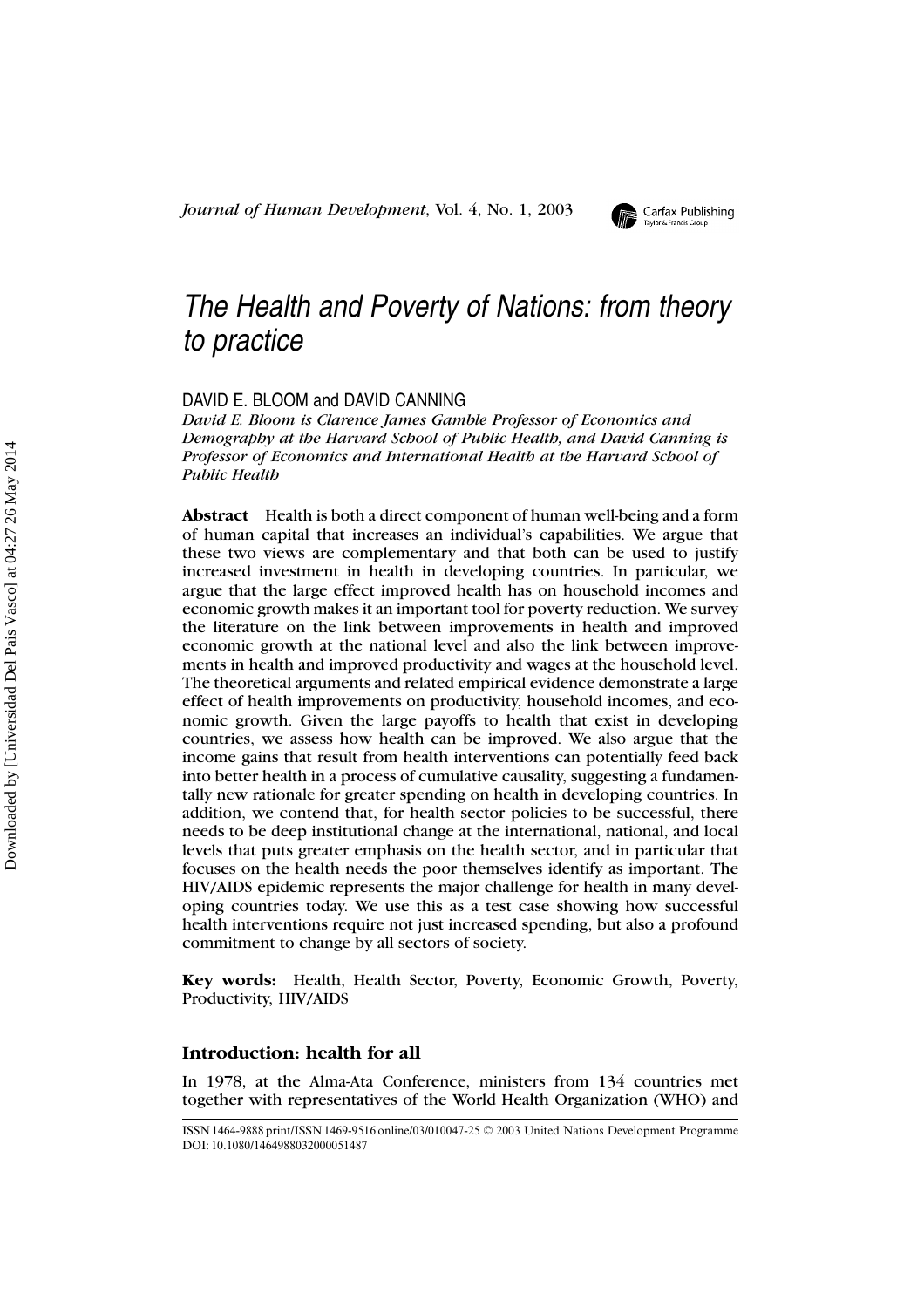UNICEF and made a declaration calling for ''health for all by the year 2000''. The Alma-Ata Declaration described health as ''a state of complete physical, mental and social well-being, and not merely the absence of disease or infirmity.'' Health is a ''fundamental human right'', with the attainment of the highest possible level of health ''a most important world-wide social goal''. By 2000, it stated, everyone should enjoy "a level of health that will permit them to lead a socially and economically productive life''. Achieving this goal would require economic and social development, as well as action within the health sector. But primary health care, ''based on practical, scientifically sound and socially acceptable methods and technology made universally accessible to individuals and families'', was believed to be key to attaining the target.

By 2000, there had been significant health improvements, with increases in life expectancy in 163 of 184 countries for which data are available (between 1975 and 1995).<sup>1</sup> Expenditure on health has also risen, with global spending on health accounting for approximately 8% of the world's gross domestic product (GDP).<sup>2</sup> However, there are massive disparities in the health status of rich and poor countries and the goal of 'health for all' has clearly not been met. A child born in Japan in 1999 could look forward to 74.5 years of healthy life (measured in disability-adjusted life expectancy (DALE)), with children in another 23 countries expecting to enjoy longer than 70 years of healthy life. In 51 countries, however, children can expect less than 50 years of healthy life, with the three least healthy countries (Malawi, Niger and Sierra Leone) having DALEs of less than 30 years. In addition, standards of health have declined in some countries. In some republics of the former Soviet Union, for example, life expectancies have been in long-term decline since the 1950s (see Becker and Bloom, 1998a), while HIV/AIDS is having a devastating effect on health in many countries in sub-Saharan Africa (see Bloom *et al*., 2000a).

Although the Alma-Ata goal of worldwide health has not been achieved, health is increasingly seen as a central issue in global arenas. The international AIDS conferences in 2000 and 2002 received unprecedented media coverage, and political leaders are increasingly recognizing the scale and insidious nature of the AIDS crisis. Renewed attention is also being paid to other infectious diseases, after a period of neglect and stagnation. The importance of the epidemiological transition in developing countries, as chronic and 'lifestyle' diseases add to the burden of infectious disease, has also drawn attention. Simultaneously, there are remarkable changes taking place in our understanding of the place of health in the process of social, economic, and political development in general, and the reduction of poverty in particular. The way we think about health has fundamentally changed.

The recent report of the WHO's Commission on Macroeconomics and Health (World Health Organization, 2001), and in particular the report by Working Group One on Health, Economic Growth, and Poverty Reduction (Wagstaff, 2001), has drawn renewed attention to the relationship between health and poverty, and between health and economic growth. The report, which sees ill health as a ''dimension of poverty'', advocates investing in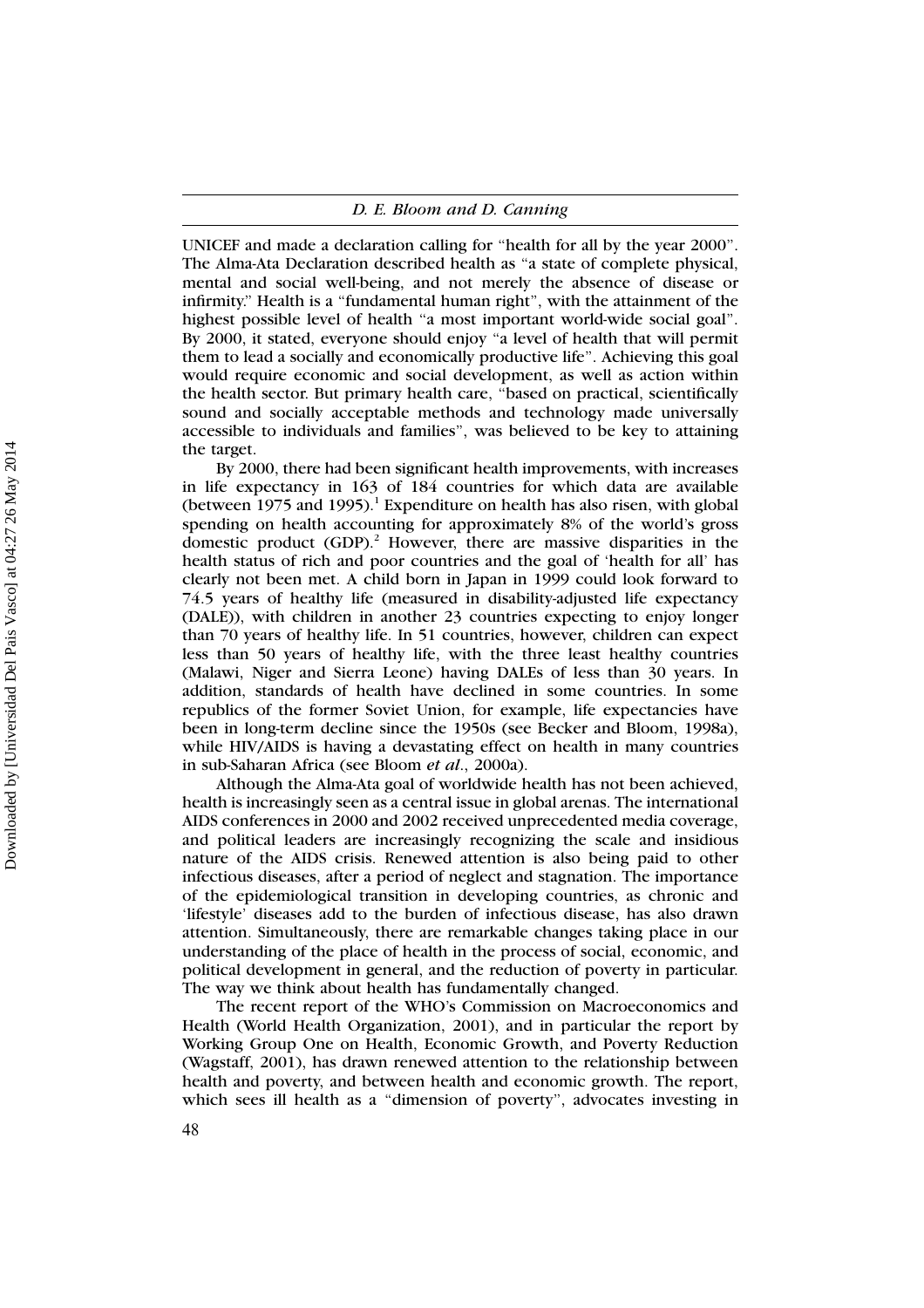health as a means of working toward poverty reduction and raising living standards. It further suggests that unless donors make the required additional investments to improve health in developing countries, it will not be possible to meet the United Nations' Millennium Development Goals, some of which — improving maternal health, reducing child mortality, and reversing the spreads of AIDS, malaria and other major diseases by 2015 specifically focus on health.

The objective of this article is to present an overview of the links between health and human development and of the various justifications for attempts to improve global health. It explores in some depth the economic rationale for devoting resources to health, within the context of a view of development as a complex process involving physical, human, and social capital, as well as technological progress and the accumulation of knowledge. It concentrates, in particular, on the relationship between health and poverty and on the possibility of using better health as a tool for poverty alleviation. Finally, it discusses the nature of reforms needed to produce better health outcomes, and explores the contribution that historical neglect of the reform process has had for the world's failure to meet the Alma-Ata targets. An understanding of the importance of health should be used to drive the reform process more effectively, to build political commitment, and to help facilitate institutional change. From the public health movement of the nineteenth century, through the use of antibiotics and other twentiethcentury medicines, to recent campaigns against new or re-emerging infectious diseases, health is improved by a potent mixture of knowledge and new forms of human organization and behavior. It is one thing to invest in research. Deploying that knowledge to create a mandate for change is what really counts.

#### **The nature of health**

#### *A right to health*

Since the Alma-Ata declaration, there has been an expansion and a corresponding re-orientation of the justification for devoting resources to health. The three types of justification mentioned in the declaration — that health is a basic human right, a vital social goal, and a crucial element in the development of strong economies — still hold true, but our understanding and appreciation of each of these areas has expanded. The goal of health for all may not yet have been met, but we have acquired knowledge for mounting a new attempt.

The implementation of international human rights is a relatively recent concept, dating from the Nuremberg War Crimes Tribunal and the establishment of the United Nations (UN) in the aftermath of World War II. Human rights are commonly defined as rights that are shared equally by all human beings, as a direct consequence of their humanity. The assertion of their universal nature therefore was intended to weaken the absolute sovereignty of states, with states held responsible for respecting the human rights of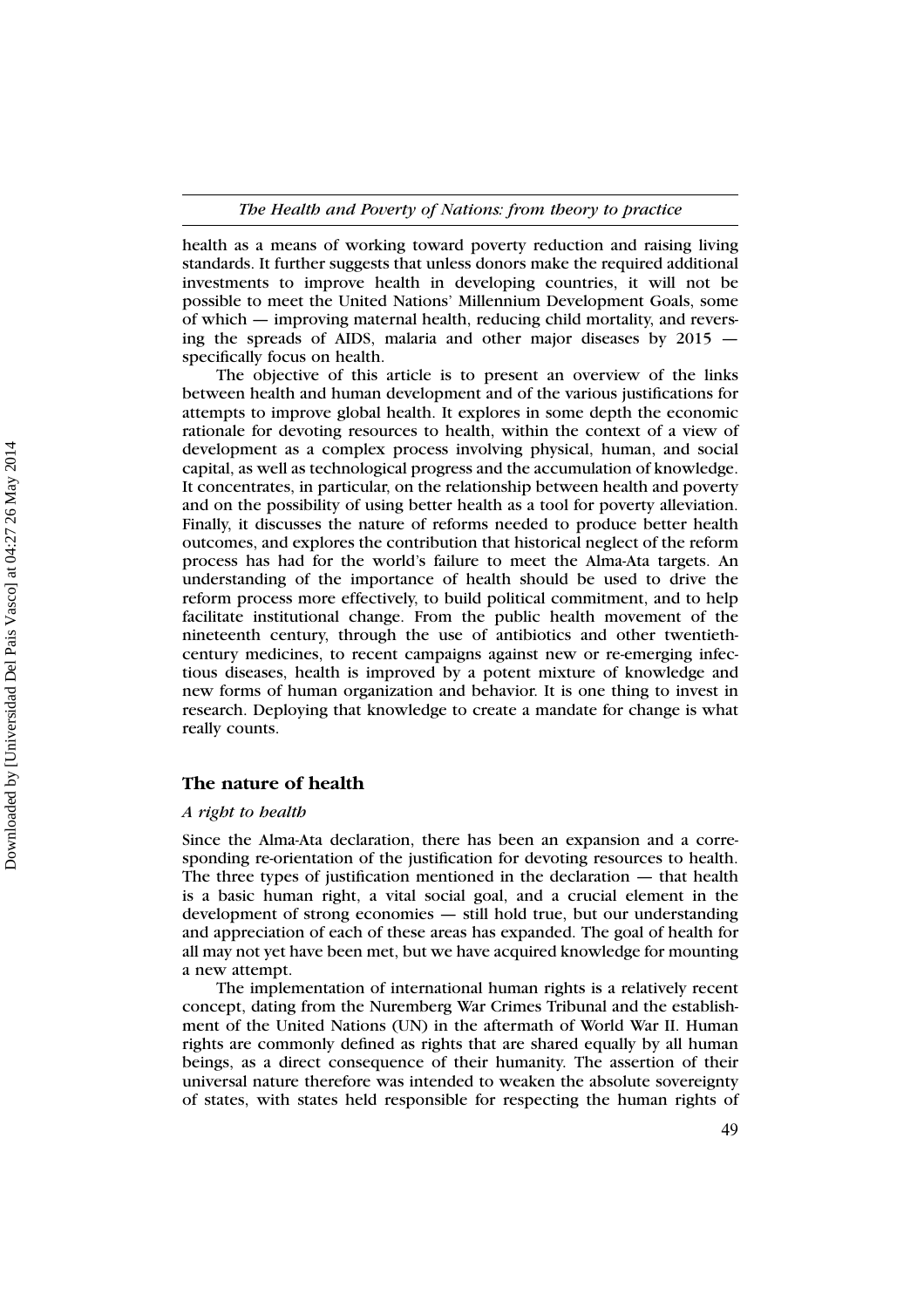their citizens (Dunne and Wheeler, 1999). Some of the rights recognized in the International Bill of Human Rights relate directly to health, $3$  but the Alma-Ata declaration goes further. By declaring health to be a ''fundamental human right'', it asserts that people are entitled to be well and to have a certain level of quality of life, above and beyond their right to receive medical treatment when they are sick. $4$  Furthermore, the obligation to fulfill this entitlement is primarily that of governments, working with the 'world community' as appropriate. Health therefore is something the state owes its citizens.

The difficulty with implementing the right to health is that people have several fundamental rights, and national governments (particularly in poor countries) have limited resources. In practice, a minister may have inadequate resources to allocate between education, health and security against crime, all of which may be regarded as providing for peoples' rights.

#### *Health and society*

The Alma-Ata declaration views better health as a ''most important worldwide social goal''. Health is essential to building strong societies, with improved health leading to social development, improved quality of life, and conditions more conducive to world peace. The importance of a socially based understanding of health — with health having social determinants, social impacts, and social remedies — is advanced by recent research. Inequality, for example, has emerged as a significant predictor of health outcomes, with some researchers arguing that an egalitarian society may enjoy an average life expectancy 10 years higher than a non-egalitarian one (Rodgers, 1999). Health, in other words, is thought to be influenced by *relative* income, suggesting that levels of health can be regarded as a signal of the socio-economic environment within which people live, as well as to how rich or poor a society is on average. Inequality can affect health through a variety of social factors, such as access to life opportunities, levels of social cohesion and psychosocial explanations, such as hopelessness, lack of control, isolation, and chronic stress (Kawachi *et al*., 1999). Poor health, in turn, further contributes to these social factors, draining social capital and creating conditions where sections of a society become trapped in a cycle of self-reinforcing social exclusion.

Levels of health have great effects on society as a whole, and broad social action is needed to tackle health problems. Amartya Sen (1999) has repeatedly emphasized that it is not necessary for a country to be rich for it to be healthy, nor is economic development sufficient to achieve improvements in health status. While richer societies tend to be healthier, the connection is not automatic. A variety of factors, such as how a society *chooses* to organize itself and deploy its resources, what freedoms and opportunities it offers its citizens, and what measure of control it gives them over their lives, determine the strength of the relationship.

Health may have an impact on political stability.<sup>5</sup> A 1998 study commissioned by the Central Intelligence Agency (CIA) found that the best model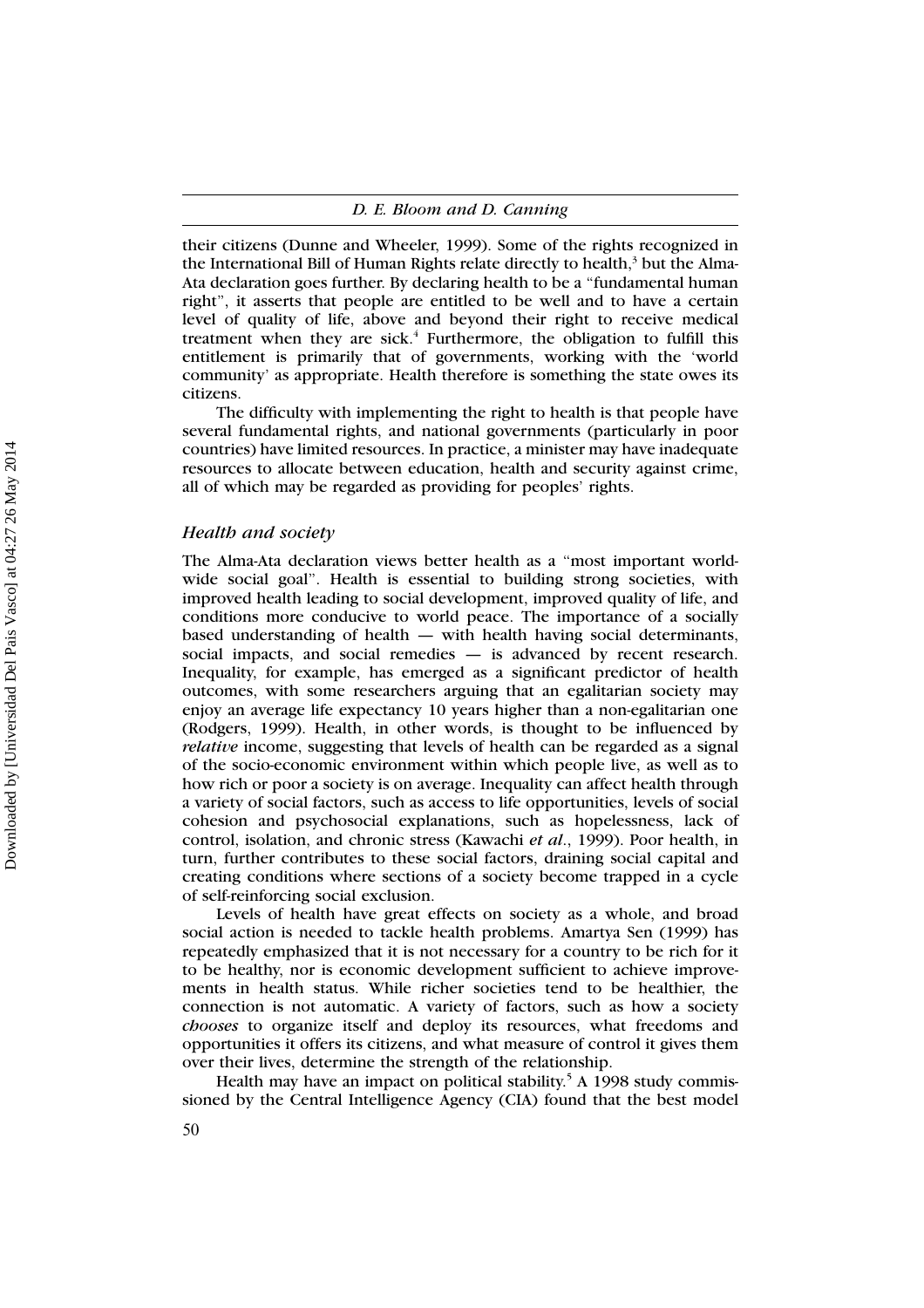*The Health and Poverty of Nations: from theory to practice*

for predicting a state's failure is based on high levels of infant mortality, low openness to trade, and a low level of democracy (Esty *et al*., 1998). More concretely, wars damage health, by killing and injuring soldiers and civilians and destroying infrastructure and social structures. In the eastern Democratic Republic of Congo, of the 1.7 million excess deaths between August 1998 and May 2000, only 200 000 were attributable to direct acts of violence; the rest came from ill health that resulted from the conflict.<sup>6</sup> It can also be argued that ill health helps cause war. Combatants in many modern conflicts are drawn from the socially excluded, even if they only act as proxies for more powerful interests. Poor health shortens people's time horizons and makes them more likely to engage in conflict — many of the millions of orphans created by the AIDS epidemic in Africa may be easy targets for those recruiting for the region's mercenary armies.<sup>7</sup>

#### *Health leads to wealth*

The third justification the Alma-Ata declaration makes for the importance of health is its relationship with the economy. On a macro level, health is a major cornerstone of economic development, while at the micro level, health is essential to ensuring people can achieve a more ''economically productive life''. Increasingly, research is showing that a healthy population is an engine for economic growth. This new thinking supplements and, to a certain extent re-aligns, the traditional justifications of spending on health, which were rooted in humanitarian and equity arguments.

The classical view of the relationship between health and economic development is that wealth leads to health, with health an output of the development process. This view is supported by the broad correlation between average GDP and life expectancy at the national level. However, it is not possible to show that this correlation is fully explained by a causal link running from wealth to health. There is little evidence that periods of rapid health improvement follow periods of high income growth (Bloom and Canning, 2001). According to WHO research analyzing data from 1952 to 1992, income growth is less important to improving health outcomes than other factors, such as access to health technology. In the period studied, average per capita income increased from \$1530 to \$2560 (in 1985 international dollars). If the income-mortality relation had remained as it was in 1952, infant mortality would have dropped from 144 per 1000 to 116 per 1000 by 1992. In reality, however, it fell much more sharply to 55 per 1000, with factors other than rising wealth affecting the outcome (World Health Organization, 1999). Similarly, Lant Pritchett and Lawrence Summers find that 40% of differential mortality improvements between countries can be accounted for by differences in their income growth rates. Again, a significant proportion of health gains is left unaccounted for (Pritchett and Summers, 1996). Richard Easterlin, meanwhile, argues that while richer societies are in a better position to improve health, it is not inevitable that they will do so. Health shifts are not prompted by the market; public health is an area of pervasive and ongoing market failures. Like economic growth, health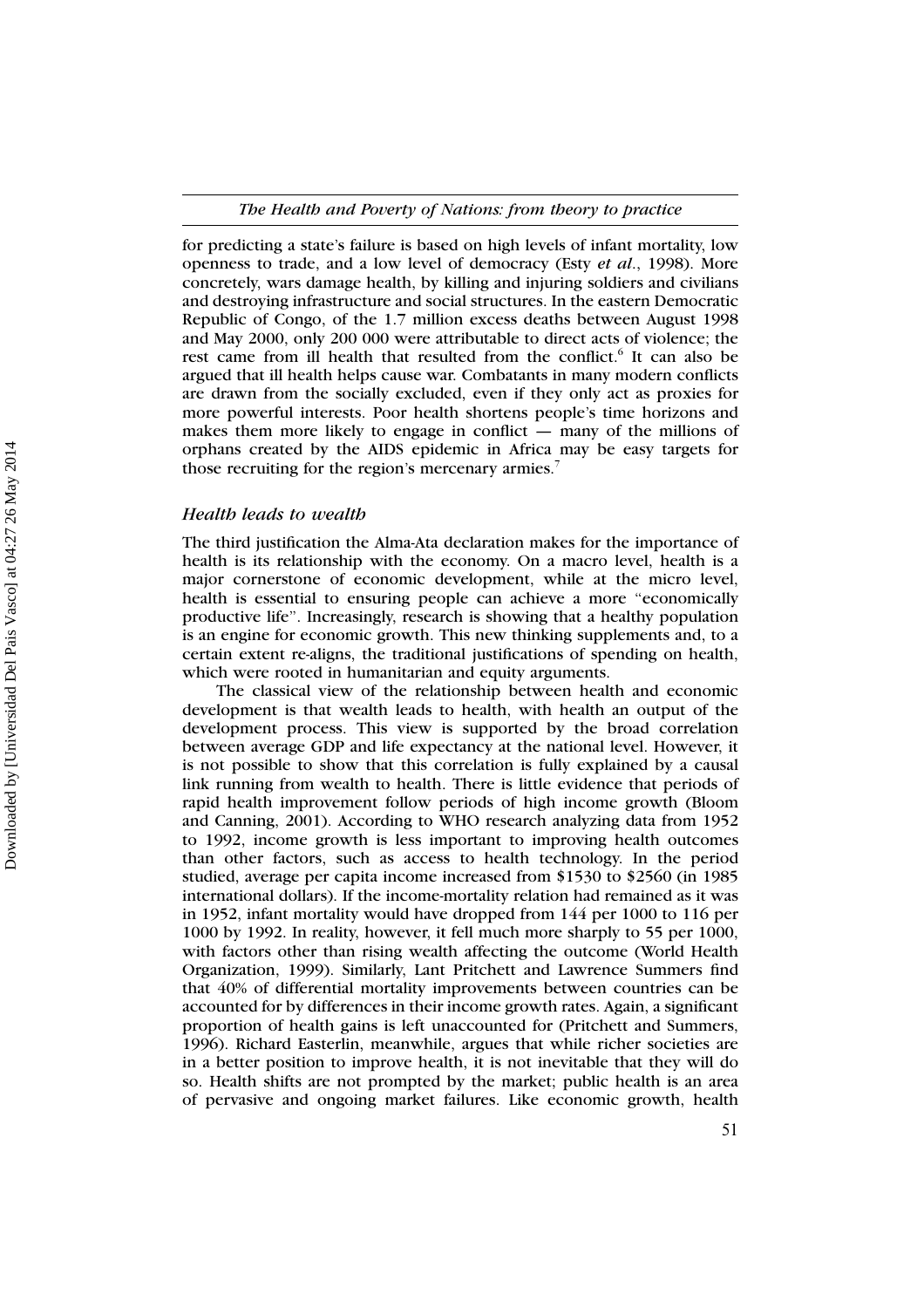improvements rely to a large extent on new technologies, exploited through new institutions, new investment and new labor requirements. However, ''the nature of the new technology and associated requirements is quite different from those for economic growth''. Again, it is a matter of choice at a societal level, with strong policies and political commitment having a profound impact on the health of a nation, whatever the size of budgets (Easterlin, 1999; Easterly, 1999).

Alongside the link from wealth to health runs a strong causal relationship *from* health *to* wealth. From this viewpoint, health is seen as a form of human capital and therefore an input into the growth process, as well as an output, with countries with educated, healthy populations in a better position to prosper, especially in a favorable policy environment (Bloom and Canning, 2000). The link from health to wealth appears to operate through a number of distinct mechanisms, including the following.

Ω *Demography*. Improvements in health set off a demographic transition from high to low fertility and mortality. However, the lag between declines in mortality and fertility results in a 'baby-boom' generation, which can kick-start a period of economic growth as it enters the workforce. This effect is called the demographic dividend and its realization is heavily reliant on policies that allow extra workers to be absorbed into the workforce (Bloom *et al*., 2002a).

East Asia provides a compelling example of how improvements in public health contributed to economic growth via demographic change. From the late 1940s onwards, largely through improved sanitation, safer water, and the development of broad-spectrum antibiotics and antimicrobials (e.g. penicillin, sulfa drugs, streptomycin, bacitracin, chloroquine, and tetracycline were discovered and introduced between 1920 and 1940, and the anti-malaria drug DDT was used from 1943), public health in East Asia improved dramatically. From the 1950s onwards, there were significant and sustained declines in infant and child mortality — infant mortality (the number of babies who die before their first birthday) in Asia as a whole dropped from 175 per 1000 in 1950 to 52 per 1000 in 1995 (Asian Development Bank, 1997). A greater number of surviving babies created a disproportionately large cohort of children. As parents realized that they no longer needed so many children in order to attain an ideal family size, fertility subsequently declined, leaving the large cohort of children as a baby-boom bubble, which, as it aged, slowly worked its way through the population structure.

When the baby-boomers reached working age (the working-age population rose from about 55% of East Asia's total population in 1965 to 70% in 2001), a beneficial policy environment that focused on education, labormarket flexibility, and openness to foreign trade enabled the region not only to absorb this swollen demographic group into the workforce, but also to reap the benefits of the increased capacity for economic production that the larger labor supply offered. Between 1965 and 1990, annual per capita income rose by over 6%, and one-third of East Asia's 'economic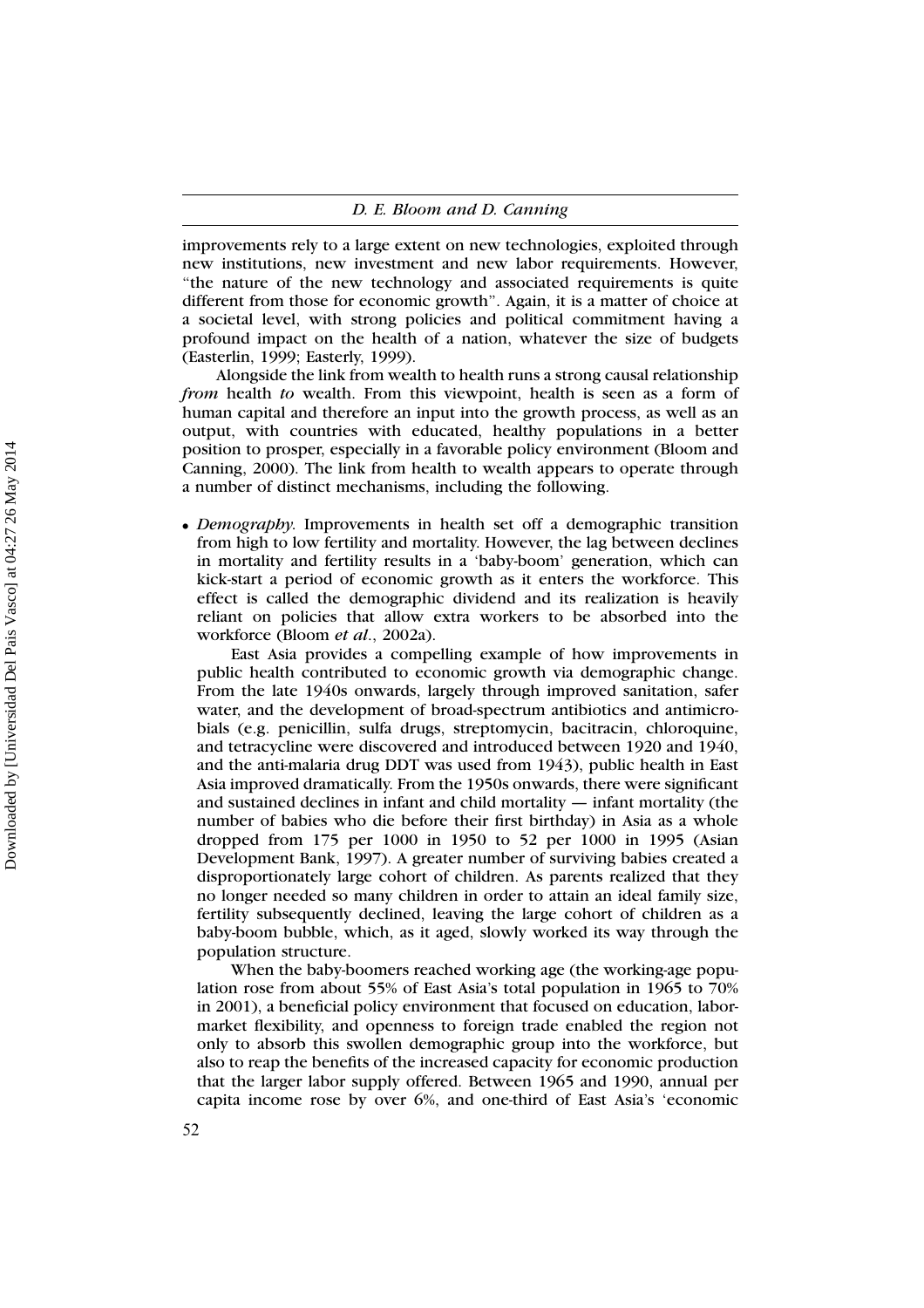miracle' has been attributed to its capturing of the demographic dividend (Bloom and Williamson, 1998; Bloom *et al*., 2000b, 2002a).

- Ω *Education*. As fertility falls, parents are likely to invest more in educating their children to a higher level. Healthy children attend more school and are better able to learn when in school. Nutritional deficiencies, infectious diseases, disabilities, reproductive problems, injury, poisoning, and substance abuse all have measurable effects on learning (Ruger *et al*., 2001). By themselves, the educational benefits of tackling these problems greatly exceed the costs (Jamison and Leslie, 1990). Most importantly, lower mortality provides greater security that investment in a child's education will not go to waste, and rising life expectancies offer a longer horizon over which to recoup the benefits of investments in education, thus acting as a fundamental driver of economic growth and human development.
- Ω *The labor market*. Healthier workers are physically and mentally more energetic and robust. They are more productive and earn higher wages.<sup>8</sup> They are also less likely to be absent from work due to illness (or illness in their family). Illness and disability reduce hourly wages substantially, with the effect especially strong in developing countries where a higher proportion of the workforce is engaged in manual labor (Ruger *et al*., 2001). Although it has been argued that surplus labor markets make sick workers easy to replace, a recent study on the effect of AIDS on nearly one thousand firms in sub-Saharan Africa found that replacing the skilled staff who add value to a company's output and contribute to *improvements* in a country's productivity presented a significant problem. Firms took an average of 24 weeks to replace professional staff who had died of AIDS, compared with 2 or 3 weeks replacing less skilled staff (Biggs and Shah, 1997). Furthermore, improvements in public health can lead, as we have seen, to lower fertility and smaller families. Women are therefore freer to work and contribute to a country's economic productivity.
- *Investment*. Healthy people expect to live longer and are more likely to save for retirement, increasing the amount of investment available to the domestic economy (see Bloom *et al*., 2002). Particularly in developing countries that are just beginning their demographic transition, these increases in longevity can set off a savings boom; workers save more for retirement but the low life expectancy in the past means there are fewer retirees who are dissaving. Of course this is a temporary phase until the baby boomers have died and left behind a steady age structure, but temporary, in demographic shift terms, may mean 50 years or more and, if a healthy banking infrastructure is in place, poorer countries can capitalize. This type of savings boom has already been seen in Taiwan, Japan, and South Korea.

Healthy populations are also magnets for foreign direct investment, offering external investors the labor-market strengths discussed earlier. Tourism, which is among the world's biggest industries, is also affected by poor health. Perceptions of a country are vitally important for tourism and if a country's image is tarnished by health problems (as the recent foot and mouth outbreak in the UK has shown), its tourism industry inevitably suffers.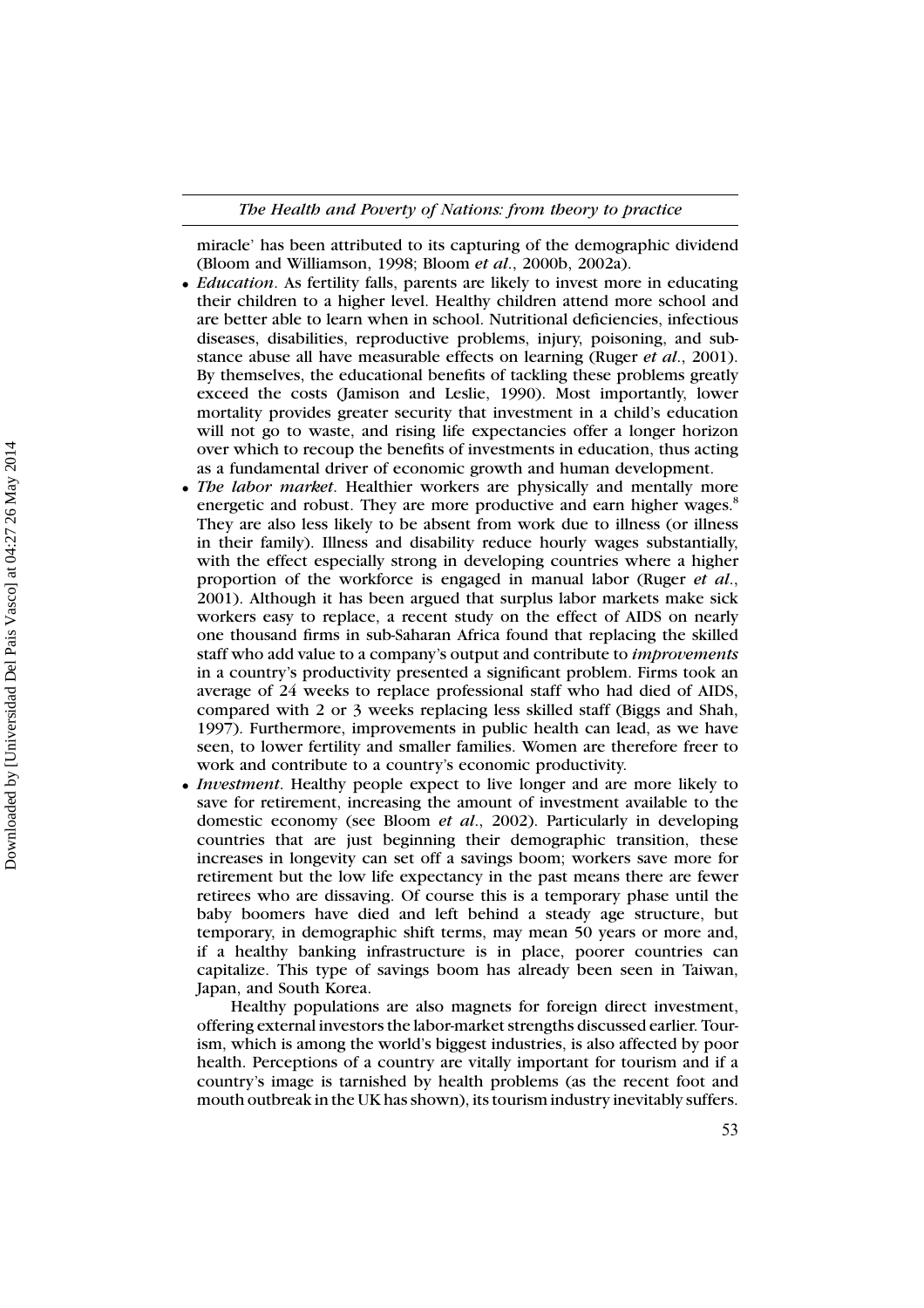These factors can reinforce each other, creating 'virtuous spirals' that can provide a remarkable boost to development. Indeed, formal analysis suggests that, if two countries are compared, identical in every respect except one has a 5-year advantage in life expectancy, the healthier country will experience growth in income per capita that is 0.3–0.5 percentage points faster than its counterpart.<sup>9</sup> This analysis is backed up by empirical studies.<sup>10</sup> It is estimated that 30% of the estimated per capita growth in Britain between 1780 and 1979 can be attributed to improvements in health and nutritional status (Fogel, 1997).

However, there is nothing inevitable about these gains. In 1965, the population of Latin America had a life expectancy of 60 years, compared with 59 years in East Asia. From 1965 to 1990, the growth rate of its working age population was 0.5 percentage points higher than that of the total population; in East Asia, it was 0.7 percentage points higher. However, despite broadly similar demographic and health conditions, East Asia's economy grew explosively, while economic growth in Latin America was stagnant. Latin America's policy environment — with poor labor-market policies, a lack of openness to world markets, and an inadequate education system was quite different from East Asia's and did not offer the same favorable conditions for positive interactions to develop (Bloom and Williamson, 1998; Bloom *et al*., 2000c, 2002a). Latin America, in other words, has, therefore, failed to take advantage of its demographic opportunities (Bloom *et al*., 1999).

In summary, health has a *potential* impact on wealth, and wealth has a *potential* impact on health. Improvements in either raise the possibility of improvements in the other. The policy environment then determines the success with which potential rewards are converted into actual gains. Policymakers are therefore challenged by a new rationale for investing in health, but also by the need to produce a policy environment in which the investment will gain most returns.

#### **Policy and priorities**

Health is considered in the Alma-Ata declaration as a right, a social goal, and an economic imperative, with all three justifications providing different insights into the nature of health and its importance to the modern world. As a human right, attention is directed to the individual and especially to the poor, who suffer the bulk of the world's ill-health. As a social goal, the focus turns to the importance of good health for communities as a whole, with health essential to the accumulation of social capital, and broad-based social action the foundation of health improvements. Finally, the bi-directional links between health and wealth act as a reminder that, in the long-term, sustained economic growth is unlikely without sustained health improvements, and *vice versa*.

For developing countries, this understanding of health poses two major challenges. First, it underlines the centrality of political commitment to health improvements and the importance of implementation. Improvements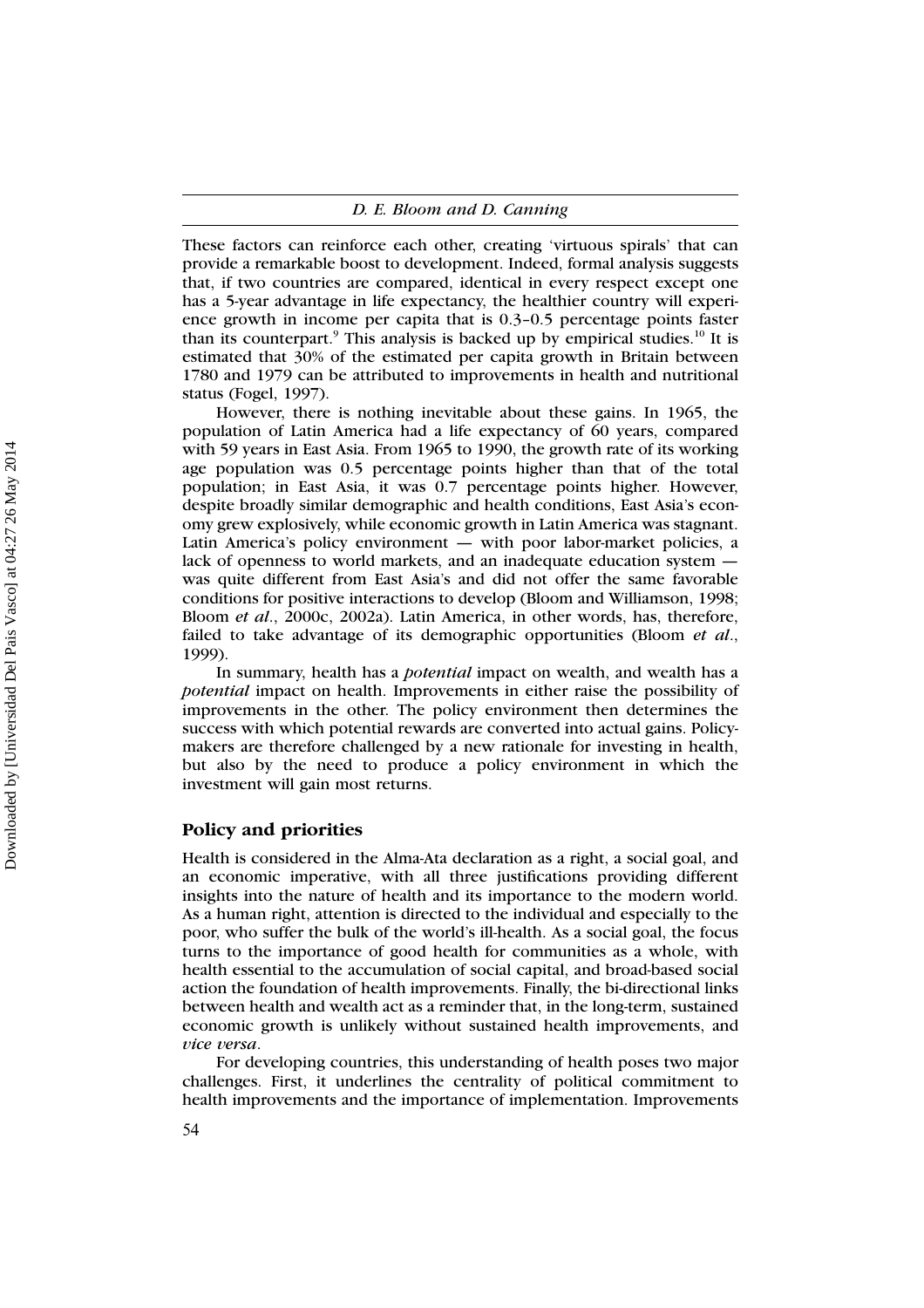in health require systemic change and rely on many factors. As Jane Thomason argues, health reformers often make the naïve assumptions that, when presented with an ostensibly rational reform program, governments will adopt the recommended policies and then have the capacity to achieve results; communities will become enthusiastic consumers of new services; and reforms will not have unintended consequences.<sup>11</sup> In practice, these assumptions have not held true and are at the heart of Alma-Ata's failure to meet many of its objectives.

Second, it asks policy-makers to make crucial decisions about the balance of their objectives in prioritizing health. Health is a critical problem for poor countries, but it is especially critical for the poorest people within these countries. They are the most likely to see their human rights denied, in ways that damage their health. They are usually excluded from social services, while their ill health is itself a potent cause of their social exclusion. And their health is disproportionately important to their economic welfare. In a number of ways, therefore, improving the health of the poorest people can make a dramatic difference to their quality of life. However, because the poor have so many other problems and deficiencies, health improvements alone are not sufficient for them to escape poverty, but are just one of many necessary conditions. We will therefore first discuss the nature of the relationship between health and poverty, and then conclude by exploring the issues surrounding the implementation of health reforms, adopting a somewhat pragmatic viewpoint by asking the question 'what will work?' rather than 'what is best?'.

#### *Health and poverty*

*The health of the poor*. Recent decades have seen development agencies tightening their focus on poverty reduction, with many adopting ambitious poverty reduction targets. The Development Assistance Committee of the Organisation for Economic Cooperation and Development established widely recognized targets. These aim to halve the proportion of the world's population living in extreme poverty between 1990 and 2015, with extreme poverty defined as living on less than US\$1/day. Simultaneously, many in the development community have been arguing that income levels provide an unsatisfactory measure of development success, with average GDP per capita criticized for failing to account for distribution of resources and for acting as an inadequate proxy for the wider concept of quality of life (Bloom *et al*., 2001b). The Human Development Index, introduced in 1990 by Mahbub ul Haq and colleagues, reflects achievements in ''the most basic human capabilities — leading a long life, being knowledgeable, and enjoying a decent standard of living'' (United Nations Development Programme, 1999). The UN Millennium Development Goals have reflected this broader thinking by setting targets for a variety of other Quality of Life indicators, as well as income. The targets for global health, which are more specific and less ambitious than those in the Alma-Ata declaration, include: a reduction by two-thirds in the under-5 mortality ratio and a reduction by three-quarters in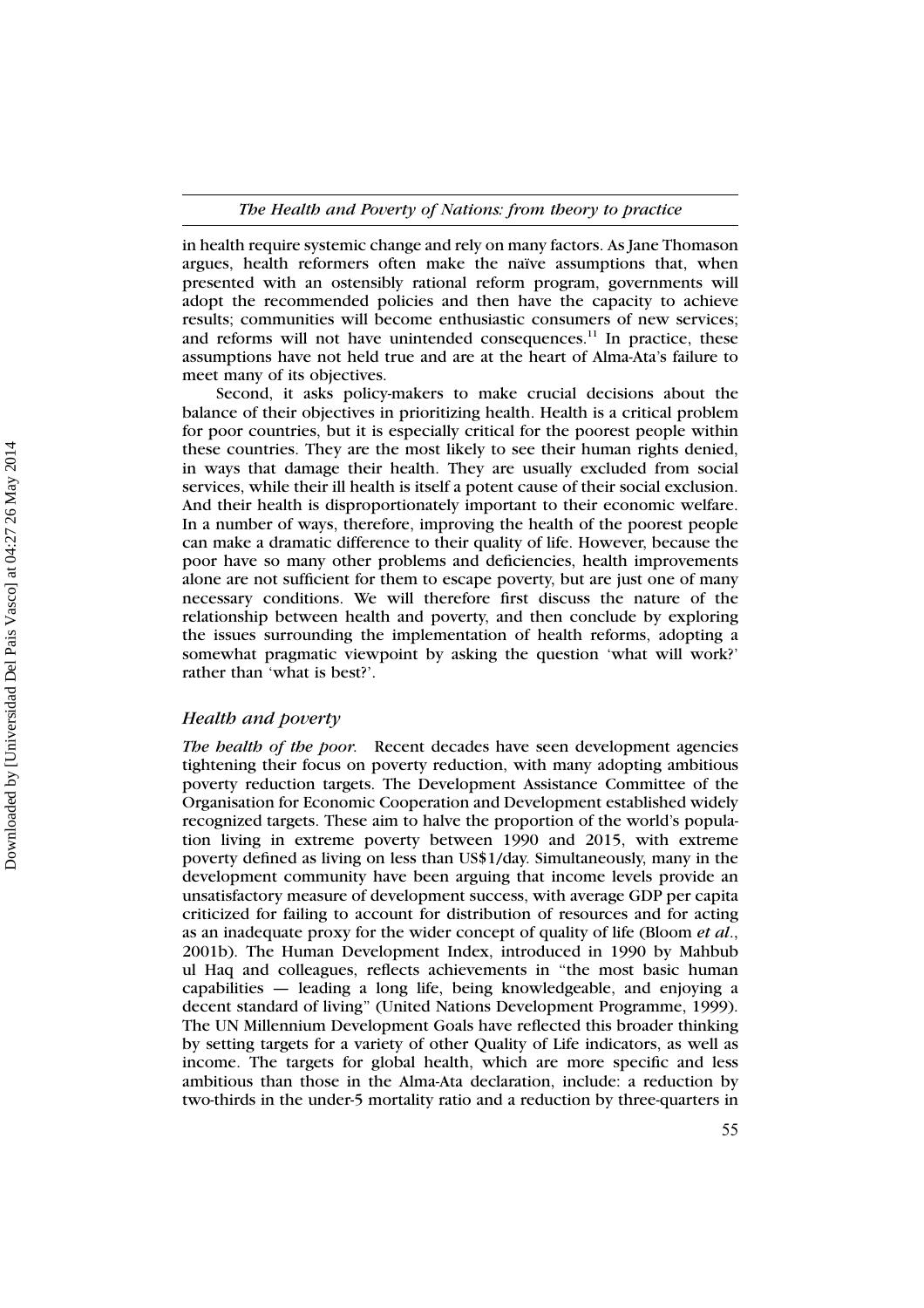maternal mortality, by 2015; and halting and beginning to reverse the spread of HIV/AIDS, malaria and other major diseases by 2015.12

A heightened concern for the health of the poor is rooted in the knowledge that across the world, within and between countries, ill health disproportionately afflicts poor people. According to the WHO, if those living in absolute poverty (less than \$1/day) are compared with those who are not poor, the poor are estimated to have a five times higher probability of death between birth and 5 years of age, and a 2.5 times higher probability of death between the ages of 15 and 59 (World Health Organization, 1999). Causes of greater ill health among the poor are manifold and inter-related. Poor nutrition, for example, weakens the body's defenses against infection. Infection, in turn, weakens the efficiency of absorption of nutrients. However, many of the illnesses that affect the poor are considered 'avoidable' in other words, they are infectious diseases for which treatment or successful prevention programs exist. Five childhood conditions (diarrhea, respiratory infections, malaria, measles, and perinatal conditions) are responsible for 21% of all deaths in low-income and middle-income countries, whereas less than 1% of deaths in high-income countries arise from these causes. In addition, the poor face a series of new health problems. Behaviors such as drinking alcohol, smoking tobacco, and abusing drugs are increasingly taking their toll. Accidents and violence are also claiming larger numbers of lives. Road traffic accidents, self-harm, deliberate violence, and war are growing in importance, and by 2020 could rival infectious diseases worldwide as a source of premature mortality (Murray and Lopez, 1996).

The fact that health standards are now declining for many people is beginning to have a political impact. Alan Lopez, Coordinator of WHO's Epidemiology and Burden of Disease Team, comments: ''healthy life expectancy in some African countries is dropping back to levels we haven't seen in advanced countries since medieval times''. <sup>13</sup> There is evidence that policymakers are listening to, and are alarmed by, this message. In January 2000, the UN Security Council held a debate on the impact of AIDS on peace and security in Africa. It was the first time in 50 years that a health issue had been considered a security issue. The inclusion of health targets in the Millennium Development Goals is further evidence of a shift in thinking although, as the 2002 Human Development Report (United Nations Development Programme, 2002) suggests, many countries are very unlikely to meet these targets. The complacency of the late twentieth century — where many assumed that diseases like tuberculosis (TB) would continue retreating, as health standards steadily increased — has been shaken.

*Why health is so important to the poor*. Amartya Sen (1999) has characterized poverty as "capability deprivation", where a person lacks the "substantive freedoms'' he/she needs to lead ''the kind of life he or she has reason to value''. This freedom has two facets: opportunity and security. Opportunity requires education and a range of political and economic freedoms. In Latin America, for example, a worker with 6 years of education earns an average of 50% more than someone who has not attended school. The gap increases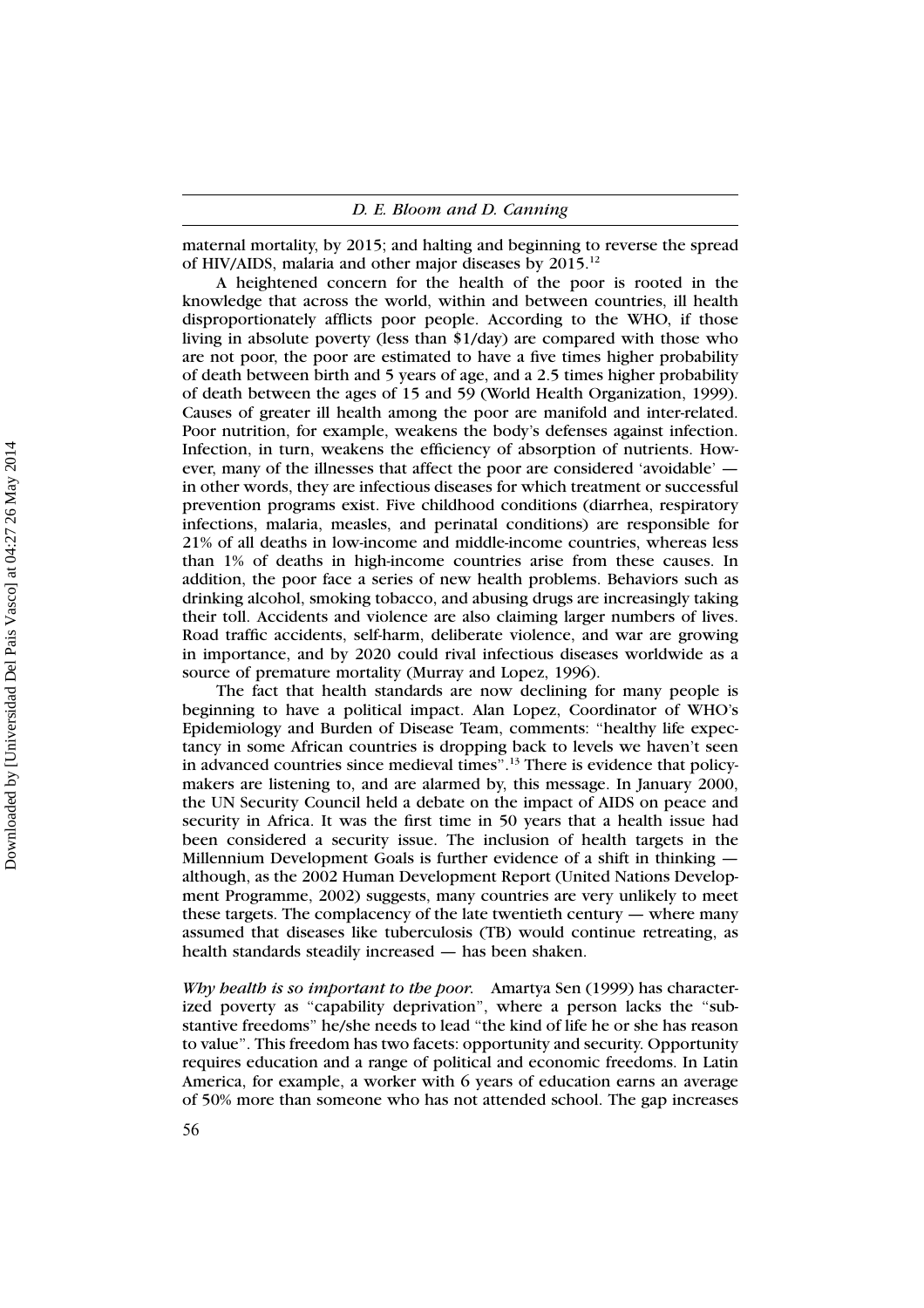to 120% for those with 12 years of education (i.e. completing secondary school), and exceeds 200% for those with 17 years of education (i.e. receiving a university diploma) (Inter-American Development Bank, 1999). The ability to take advantage of opportunities, however, is contingent on the degree of risk an individual faces. As Anthony Giddens argues, risk is the mobilizing dynamic of a modern industrial society, but also a negative and uncontrollable force that inhibits action.<sup>14</sup> In other words, where there is insufficient insurance against future ill health or where health services are inadequate, individuals may be less likely to undertake the 'positive' risk associated with entrepreneurial activity. Given that differing levels of entrepreneurial activity may account for as much as one-third of the variation in economic growth experienced by countries, the security offered by improving health standards may have a significant impact on the opportunities that people enjoy (Reynolds *et al*., 1999). This is especially the case for the poor, for as the World Bank has noted, ''the body is poor people's main asset, but one with no insurance''. <sup>15</sup> Ill health therefore imposes a higher level of risk on the poor. When their principal asset is struck down by disease, injury or some other form of ill health, they cannot earn the money needed to provide themselves (and usually others, too) with food or medicines. In other words, a health shock is more likely to be catastrophic.

Health also has less visible effects on the well-being of the poor. Illhealth often leaves a person able to work, but reduces their productivity (World Bank, 1993). In Indonesia, for example, men with anemia (where there is a decreased ability of the red blood cells to provide adequate oxygen supplies to body tissues) were found to be 20% less productive than men without it. When the anemic men were treated with iron their productivity increased nearly to the levels of the non-anemic men (World Health Organization, 1999). There is also a clear relationship between health and success in education. Healthy children are able to learn better, and become bettereducated (and higher-earning) adults. In a healthy family, a child's education is less likely to be interrupted due to their ill-health or the ill-health of their family.

There is evidence that these effects are also felt at a macro level. Econometric estimates of the relationships between health, economic growth, income distribution, and poverty allow one to simulate the consequences of recent and foreseeable improvements in life expectancy on poverty. The simulations cover 31 countries for which sufficient data are available, with a combined population of 3.1 billion as of 1990. They suggest that if life expectancy had been 10% higher in 1990, this would have had a strong positive effect on income growth and a modest negative effect on income inequality over the following 25 years. Both effects serve to reduce poverty, with the estimates suggesting these health improvements alone would lead to a modest reduction in absolute poverty (i.e. about 30 million people) by 2015. Two-thirds of these would have lived in India and one-third in Africa, mirroring the huge importance of health for regions at an early stage of development (Bloom *et al.*, 2002c). This analysis does not provide a guide for achieving this improvement, however, leaving unanswered the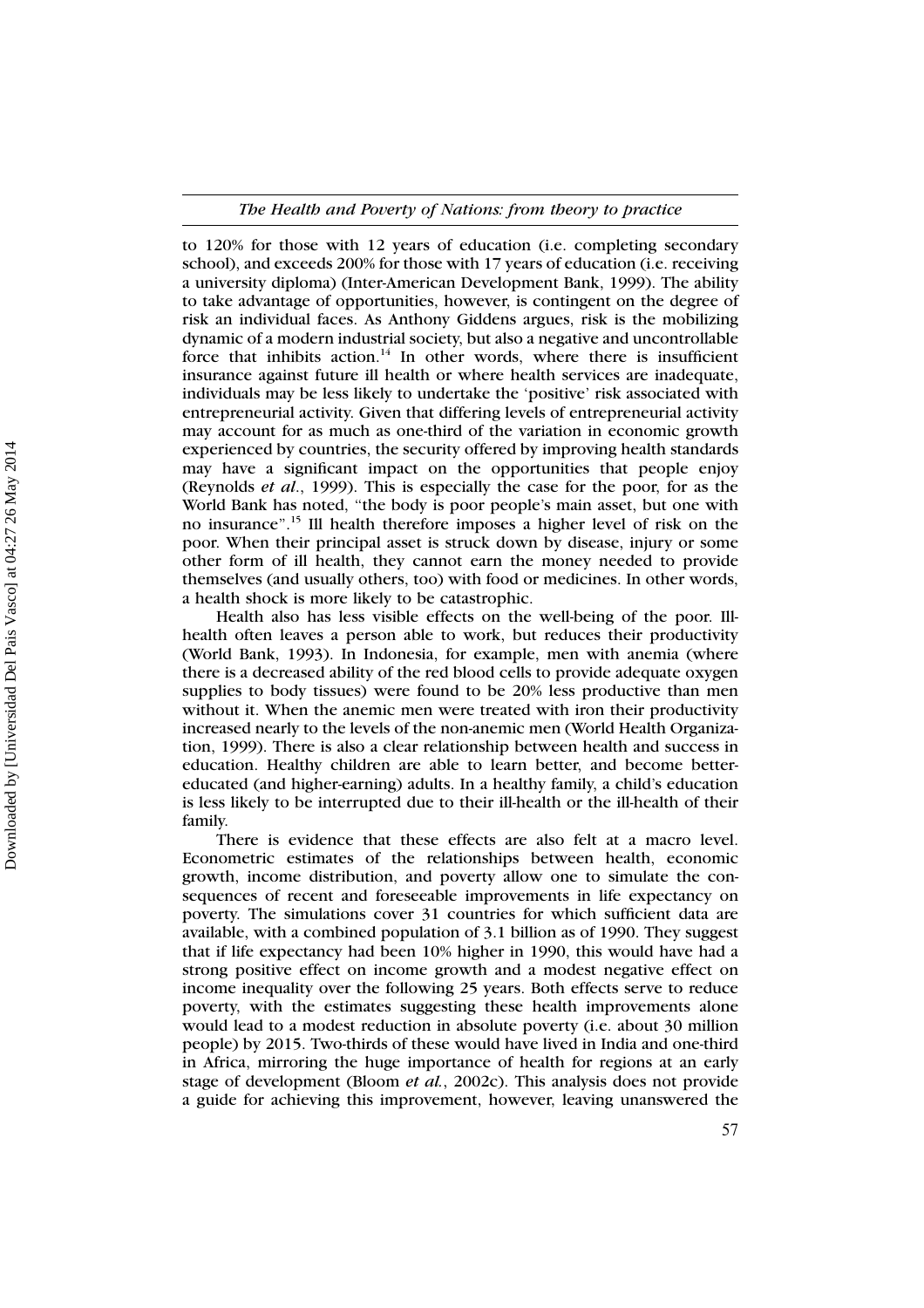crucial issues of whether poverty reduction is best achieved via policies aimed at achieving broad-based health improvements or health improvements directed specifically at the poor.

*Poverty traps*. Ill-health not only affects the poor disproportionately, it also causes poverty. A family struggling to survive economically cannot afford to be ill; not only because they cannot afford medicine and health care, but because of the loss of earning power that illness causes. The World Bank reports that in an analysis of case studies of people and households that have become poorer, the single most common reason was illness, injury, or death.16 A health crisis can quickly reverse any progress the poor have made in moving up from subsistence. In one study from northwest Bangladesh, for example, eight out of 21 TB patients had been forced to sell land or livestock to meet the costs of their treatment and to compensate for loss of income (Croft and Croft, 1998). In Uganda, meanwhile, eight out of 10 TB patients involved in paid work had either lost their job or closed their businesses, while five out of 34 had been forced to remove their children from school (Saunderson, 1995).

Poverty also encourages poor people to make sub-optimal choices that have damaging effects on their health. For example, low income forces people to the bottom of the 'energy ladder', where wood, dung, and other biomass are used, rather than, say, liquefied petroleum gas, which requires often substantial deposits for canisters and up-front expenditures for cooking devices. There is a clear association between the use of biomass in traditional ways and respiratory illness and heart failure (Smith, 1987). Low income and poor health, therefore, combine to form a poverty trap, with low incomes leading to the use of biomass for fuel, which encourages high fertility since it is often children who are used to collect wood and dung (Bloom *et al*., 2001b).

Poverty traps happen at a regional as well as a household level. Widespread illness reduces the economic potential of an area. The WHO estimates that the total indirect cost of lost productivity in Thailand as a result of morbidity associated with tuberculosis in 1995 amounted to \$57 million, while John Gallup and Jeffrey Sachs state that, ''[C]ontrolling for factors such as tropical location, colonial history, and geographical isolation, countries with severe malaria had income levels in 1995 only 33% of countries without malaria, whether or not the countries were in Africa".<sup>17</sup> In addition to inhibiting agricultural productivity, Africa's geography abets the presence of serious diseases, and ill-health may have contributed to the continent's high desired family sizes and the concomitant high dependency burden. Between 1965 and 1990, Africa's annual income growth was 4.3 percentage points lower than that of East and South-East Asia. Almost all of this difference can be accounted for by differences in health, age structure, and geography.<sup>18</sup>

Russia, meanwhile, provides a recent example of a downward spiral of ill-health pushing a developed country into a poverty trap. The transition to a market economy, starting in the early 1990s, caused economic and political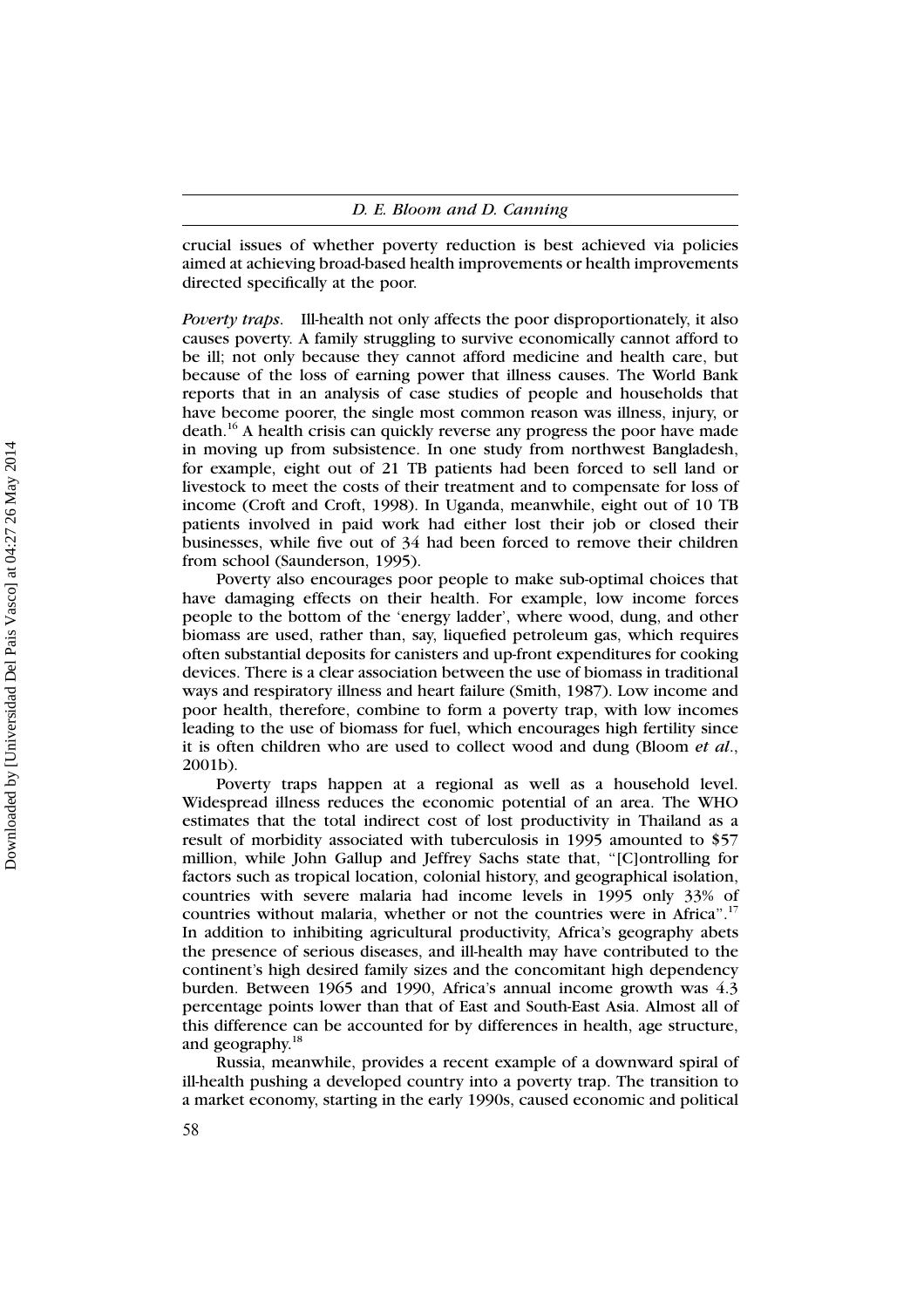instability, as well as plummeting incomes. This occurred alongside a dramatic fall in life expectancy, accounting for 1.4–1.6 million premature deaths during 1990–1995. Russian male life expectancy in the mid-1990s was below the average for many *developing* countries, severely affecting the work force. Contributing to this were a further deterioration of an already poor diet, increased alcohol consumption, mental stress, and a related rise in accidents and injuries. Meanwhile, negative income growth bit into public health care spending, bringing chaos to an already overstressed health system (Becker and Bloom, 1998b). Poor health can thus act as a significant drag on an economy — and its ability to generate the wealth that can mitigate its effects.

*Helping or hindering*. The 1993 World Development Report was a pioneering publication, presenting for the first time a complete, coherent, and well-disseminated case for the application of rational decision-making to the allocation of resources within the health sector. It noted the unevenness of health gains in different countries and also considered the importance of disability, as well as premature mortality. It measured the global burden of disease in disability-adjusted life years (DALYs) and detailed the distribution of the loss of DALYs by cause and region.19 Using this data and data on the quantity and distribution of public health-related expenditure, it concluded that world health spending was misallocated, inefficiently applied, and substantially directed towards the affluent, rather than the poor. Too much government money, it argued, was spent on advanced tertiary health facilities. The report estimated that if half the money spent on advanced facilities was re-allocated, developing countries could reduce their burden of disease by 25%, saving the lives of 9 million infants per year. Five policy areas were identified as being especially important for low-income countries: improved primary schooling, especially for girls; investment in public health activities with high cost-effectiveness, such as vitamin A and iodine supplements, or immunization programs; investment in district health care infrastructure to deliver a range of basic clinical services; reduction of waste, especially through the more effective use of pharmaceuticals; and the decentralization of health systems, to allow for greater community control and to migrate financing to the community level (World Bank, 1993).

Simple health interventions still appear highly cost-effective. The WHO estimates that eight or nine of the leading 10 causes of ill-health for under 5 year olds could be successfully tackled for less than \$100 per DALY saved (World Health Organization, 2000). However, health systems, defined by the WHO as "all the activities whose primary purpose is to promote, restore, or maintain health'' may not be the most important source of good health in developing countries. The WHO reports little independent connection in developing countries between health status and health inputs such as doctors or hospital beds, total health care expenditure, or public spending on health. There are widespread disparities in outcomes from different levels of health expenditure. Pakistan and Uganda, for example, spend similar amounts per person on their health systems, and have similar income levels. However, a child born in Pakistan has a DALE of 55 years; in Uganda, the DALE at birth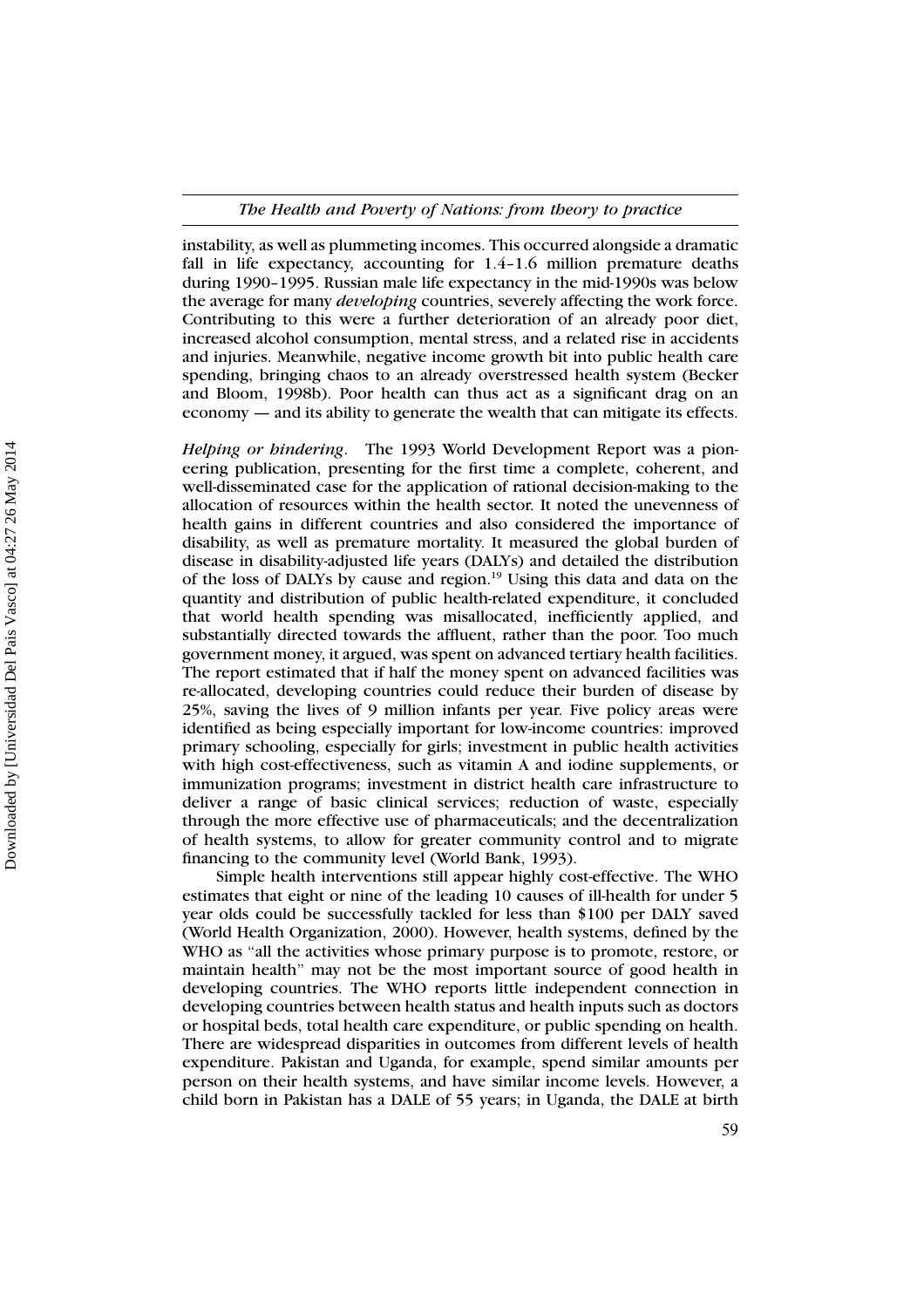is only 32.7 years (World Health Organization, 2000). Meanwhile, anecdotal evidence shows the inadequacy of poor people's interaction with health systems. The World Bank's consultation with the poor identifies corruption and rudeness of health staff as two key reasons for not using government health facilities. Travel to the nearest health center is also seen as too expensive and time consuming, creating a disincentive for people to seek out treatment. Waiting times, as well as travel times, are often longer than a family, dependent on one or a few earners, can afford. There are often drug shortages, or drugs that are meant to be free are being charged for, or are too expensive. Costs are prohibitive — families often sell livestock and property to get healthcare — and even then they may not have enough money. Poor people complain of discrimination at health care centers, and they have plentiful experience of poor-quality treatment (World Bank, 1998). In many cases, health services are both ineffective and expensive, draining scarce resources for little result.

Within this context, policy-makers and health professionals must ask piercing questions about priorities for health-related expenditure, about the effective implementation of new programs and health sector reforms, and about the nature of the failings of existing health services. Many primary health care systems appear to have failed because they have been inadequately conceptualized. They operate with little understanding of the needs of the population they are supposed to serve, and offer poor-quality services because little attention has been paid to judging their effectiveness. So as well as being 'results-driven', the health sector needs to be 'customerfocused'. As with any service, a failure to listen to the expressed needs of users is the most common cause for failure. Paul Farmer, for example, has vehemently criticized the argument that it is not cost-effective to cure multidrug-resistant TB in poor countries, when TB is ''no more untreatable in urban Peru than in New York''. In achieving high success rates, the right treatments were important, of course, ''but a comprehensive, convenient, and user-friendly approach clearly had an impact too'' (Farmer, 1999). Health reforms are critically reliant on public trust and there is little reason for the public to trust when it thinks it is getting a raw deal.

#### **From theory to practice**

#### *Outcomes*

Health needs to be judged in terms of outcomes, not inputs: judged by the improvement in health delivered by any new program or health reform, rather than by the financial and political resources lavished on launching the program or reform. This orientation causes problems for many of the agencies currently devoted to improving health. Historically, many ministries of health have tended to judge their effectiveness by the number of new facilities they have constructed, the number of health professionals employed, or their success in cutting waiting lists or improving access to services. They have not tended to judge effectiveness through consulting hard data on a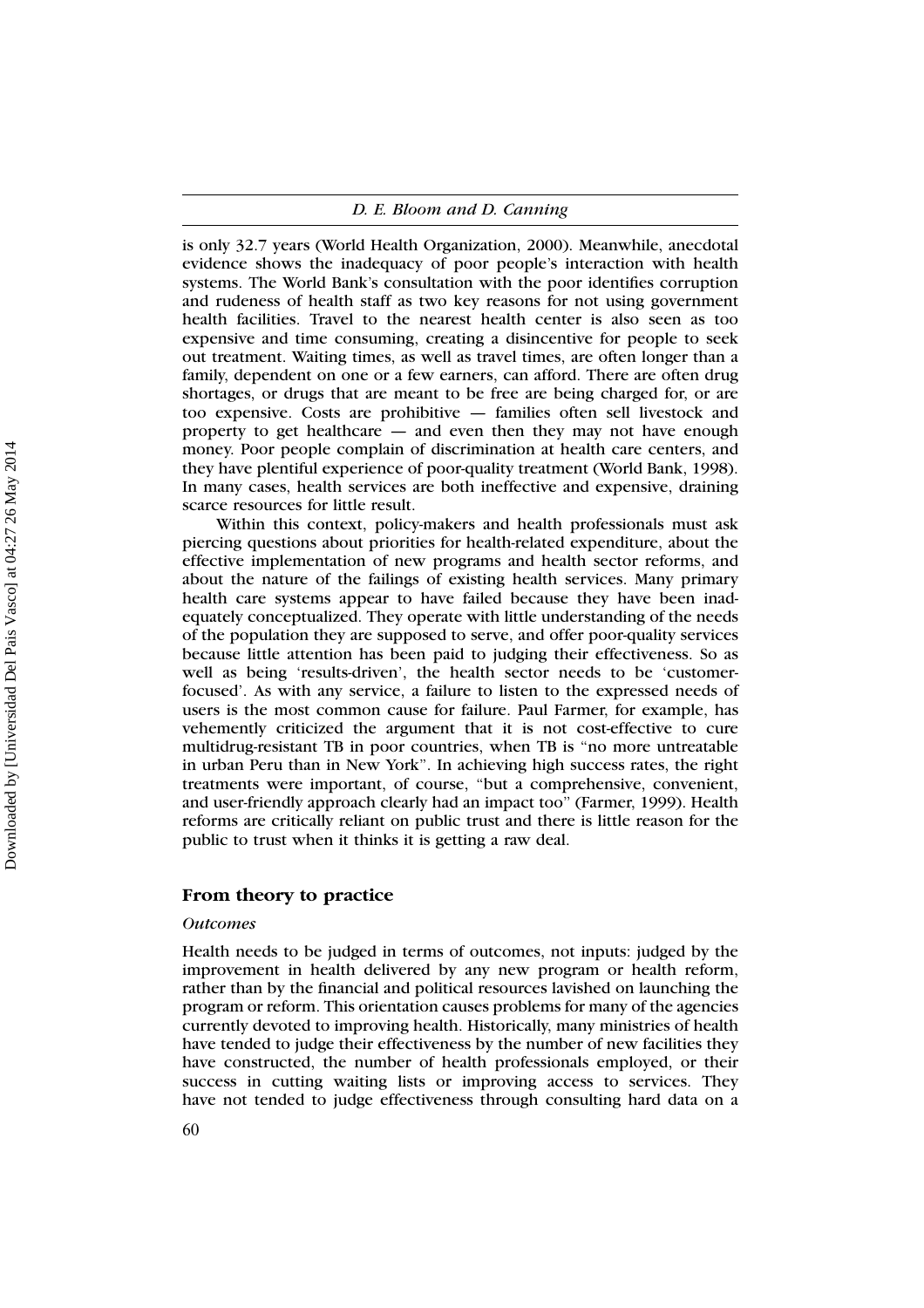population's improving health standards, or by analysis of which inputs have produced which health outputs. Equally, health ministries have tended to operate in isolation from other government departments. Their expertise has lain mostly in service delivery and the provision of facilities, such as hospitals. They generally have less skill in financing issues, regulation, and incentives and no mandate to consider wider strategies for improving health outcomes. Many donors have also been guilty of seeing health in isolation from other development issues, and of focusing on inputs rather than outputs of development activity. The World Bank, for example, has admitted favoring loan quantity over loan quality and has only recently undertaken reforms aimed at focusing on 'development results'. Finally, donors have had a poor understanding of the fungibility of health spending, whereby aid to particular projects or sectors is offset by a diversion of government funds from these areas to others. In essence, aid flows add to the total government budget but often does little to influence the allocation of this budget (Feyzioglu *et al*., 1998).

#### *Success and failure*

A focus on health outcomes requires consideration of why some health policies, reforms, and projects do better than others. Whatever the quality of its design, an initiative that is starved of money will typically have limited success. A well-designed, well-funded initiative can still fail if there is insufficient capacity to deliver results or if it has failed to take account of broader social or economic features. Values, meanwhile — the standards by which priorities are set and decisions are taken  $-$  are vital if change is to ripple through an organization and different ways of operating are to be accepted (Christenson and Overdorf, 2000). Most broadly, reformers must recognize that change is often a political process, not just a technical exercise.

The difficulty in achieving reform requires that implementation be studied with the same analytical intensity as policy design. Improved data collection methods are required to disaggregate the different factors that led to a reform's success or failure, while there must be increased attention to the dissemination of research findings. Currently, there are huge gaps between the availability of data and its use for reform. More effective dissemination would aim to 'sell' research findings to relevant audiences, underlining the general importance of data-based decision-making and the specific relevance of a particular finding to a health issue. Beyond the use of data, the management and organization of the reform process is currently under-explored. There is a significant body of expertise in the world's business schools in this area and, while there are clear differences between the operation of private, non-profit, and public-sector organizations, there is clear potential for cross-over of management expertise.<sup>20</sup>

Any broad-based effort to improve health relies on a range of partnerships between public, private, and civil society actors. These are often necessary at an international level (e.g. in vaccine initiatives), where the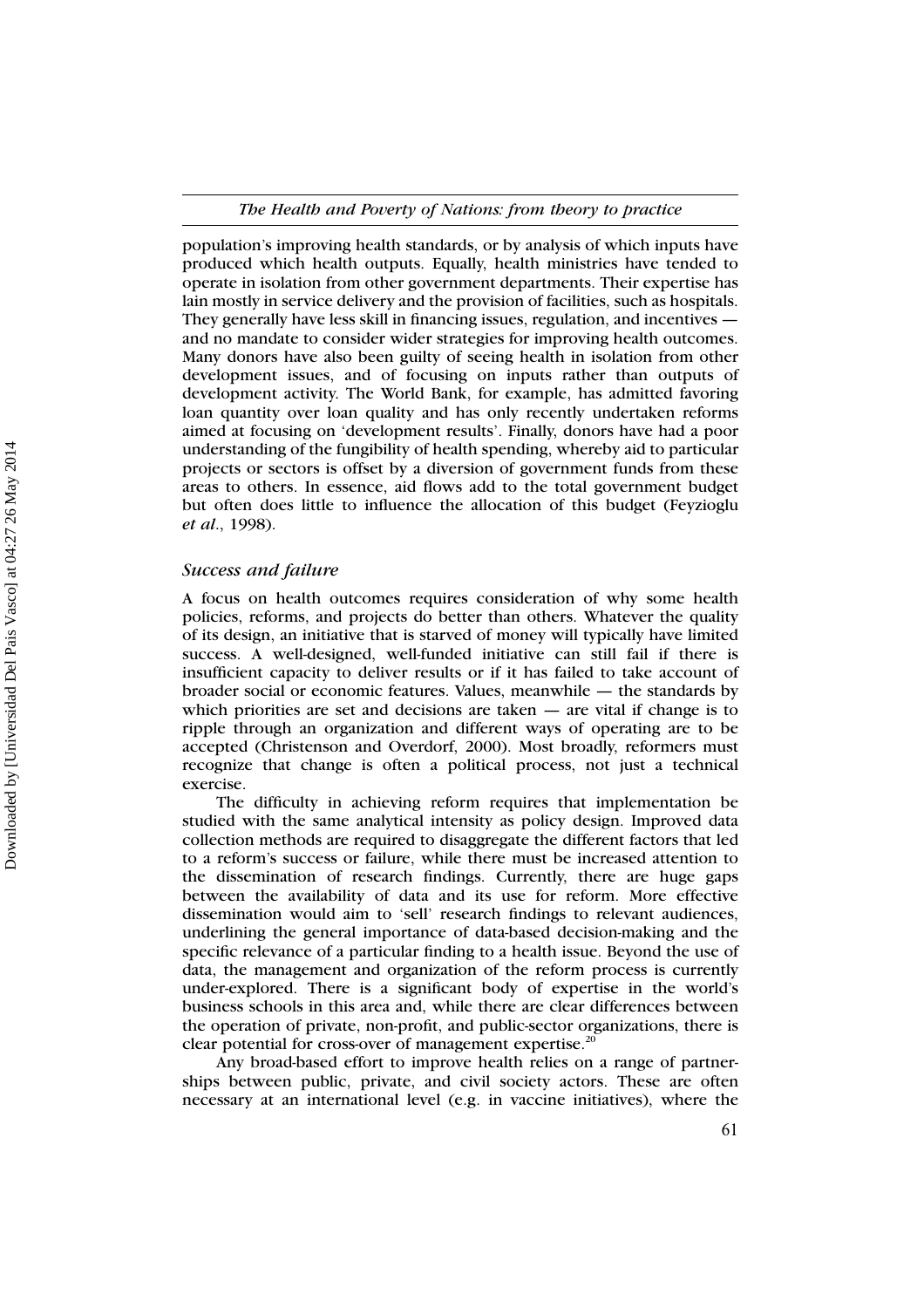complementary skills and perspectives of the public and private sectors have been vital to moving health issues up the agenda and achieving results. Similarly, at the national level, few developing country governments have the capacity to make the necessary improvements to health on their own. Private expenditure on health is typically high in developing countries and is close to or over 50% of total health spending in many. Private sector provision is also common. Non-government organizations also have a vital role to play, especially in areas where government is weak, either centrally or on the ground, and where new types of services need to be pioneered.

#### *Knowledge for health*

Knowledge is at the heart of improving health, and, although not strictly necessary, strategies to enhance the development and deployment of knowledge are often vital to effective implementation.<sup>21</sup> Knowledge is important at many levels. Internationally, it is essential to raising awareness of health, after a period when spending on health has been stagnant, with bilateral donors only spending about 2.1% of their budget on health and a further 6.6% on water and sanitation.<sup>22</sup> It is also vital to the development of new health technologies, especially those that tackle the health problems of poor people, an area where the market currently makes exceptionally poor provision. At a national level, it allows for decisions regarding the allocation of resources and the design of reform programs. Without sufficient human capital at a national level, major health reform will prove impossible to achieve. Indeed, resources should be devoted to investment in human capital and to knowledge generation simultaneously with, or even in advance of any reform effort (Data for Decision Making, 2000). Finally, knowledge about health is critical to individuals and families. In the Indian state of Kerala, for instance, higher than expected health outcomes coincide with high levels of education and well-coordinated efforts to promote health messages to the population. Some of these efforts are indirect. For example, the state has an unusually highly developed grassroots science communication organization, the Kerala Sastra Sahitya Parishad (Kerala Science Literature Association), which was started in 1957 by a group of science writers and activists, and now has 60 000 members. By promoting awareness of science, it has helped develop an understanding of health and the nature of infectious disease. It has also worked on a series of environmental issues. Half a million homes have installed its high-efficiency wood burning stoves, with a consequent impact on indoor air quality and respiratory health, especially of women and children (Raychaudhury, 2000). The experience of Kerala is consistent with the experience of Western countries, where a growing awareness of how diseases were transmitted coincided with rapid health improvements, not because treatments immediately became available, but because of changes in people's behavior (Easterlin, 1999; see also Bloom *et al*., 2001c).

The development of knowledge is not synonymous with the provision of information, however. For example, awareness of AIDS is now high in sub-Saharan Africa, with the vast majority of people having heard of the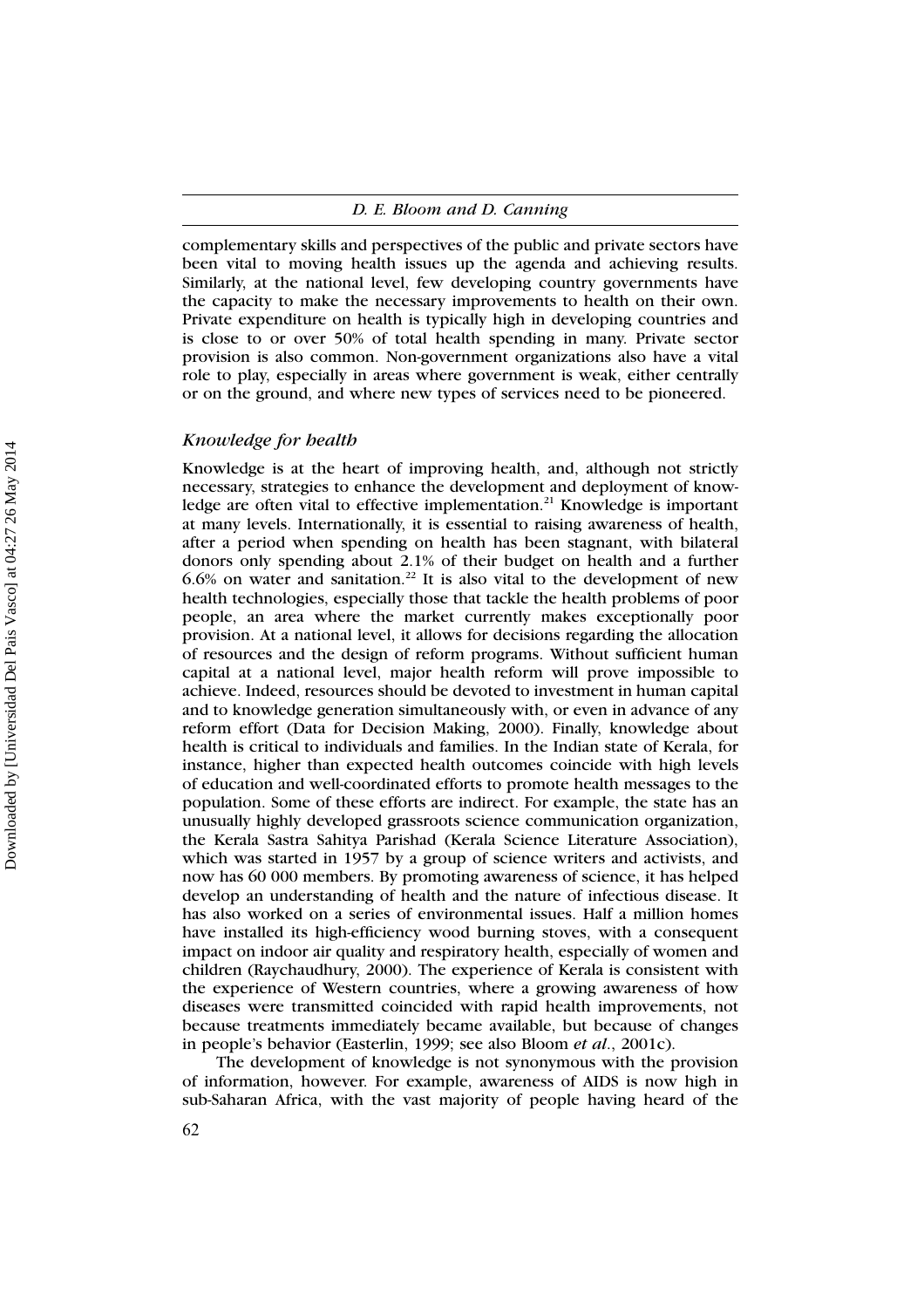*The Health and Poverty of Nations: from theory to practice*

disease in countries for which data are available. Many people also understand that the disease is sexually transmitted. However, this has had little impact on the course of the epidemic, in stark contrast to the experience of developed countries. In the latter, gay communities were able to deploy knowledge to great effect, with condom use, in particular, preventing the epidemic from reaching the endemic levels now common across sub-Saharan Africa (Bloom and Glied, 1992; Caldwell, 2000). This disparity is grounded in the fact that the development and deployment of knowledge is not a passive process. Information about AIDS circulated around gay communities, but this information was translated into knowledge capable of combating the epidemic by an explosion of organizations dedicated to working on AIDS and by a significant shift in culture, whereby certain forms of behavior that had previously been acceptable were no longer considered legitimate. This behavioral change was enforced not through formal rules, but through a changing series of informal constraints.

Improved knowledge about health can have impacts that are both modern and dramatic. Until the turn of the twentieth century, for example, TB was accepted as a disease common to rich and poor, with an estimated 10% of all deaths in the US due to the disease. However, in 1882 Robert Koch identified the tubercle bacillus and, just 11 years later, a report by Dr Hermann Michael Biggs to the New York City Board of Health issued TB recommendations based on the theory that the disease was both communicable and preventable. This knowledge led to rapid formal and informal institutional change. New organizations were created to service new testing and reporting regimes, while the consumptive hospital movement marked a radically new way of tackling disease. Behavioral change was also marked. Hospitals carried signs saying 'spit is poison', while notices in public places warned that spitting on the floor spread disease. In 1904, the National Association for the Study and Prevention of Tuberculosis was founded, later renamed the National Tuberculosis Association and now known as the American Lung Association. Mass fundraising highlighted the broad nature of the campaign. US TB cases fell 90% from 1900 to 1920, and by another 90% between 1920 and 1950 (Ruggiero, 2000).

Various barriers can prevent a new discovery from having immediate, practical effects. When Merck discovered the effectiveness of the drug Ivermectin, previously used as a highly profitable veterinary drug, in the prevention of river blindness, it was faced with a dilemma. While the drug could be expected to have a significant impact on the global disease burden, there was no economically viable market for its distribution. The company decided to donate the drug, but only after it had fought and won internal battles, and faced criticism from the pharmaceutical industry, worried that a precedent was being set. It then had to work with the public sector, in order to create an understanding of the benefits of the donation and then the structures through which the drug could be distributed. Indeed, the early years after the donation proved disappointing and it was only after investing many years in the Mectizan Program, which attempted to create the infrastructure needed to use the drug, that the company was able to ensure that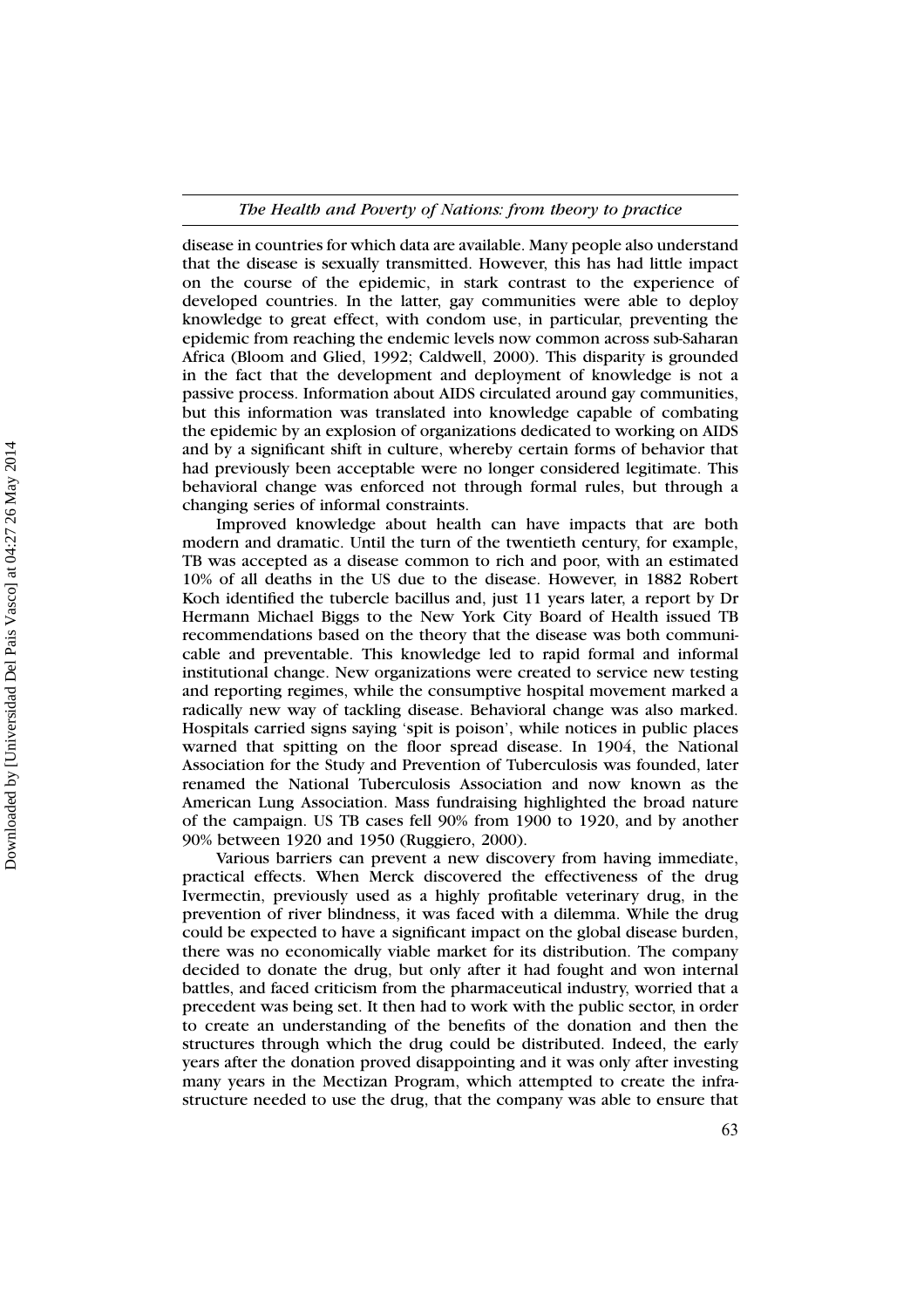the product was widely used, to the point where the disease is now targeted for eradication. This experience is being repeated with other drug donations and, as is shown by the recent bitter controversy over access to AIDS drugs, there is still considerable disagreement about the respective rights of intellectual property holders, rich and poor patients, national governments, and multinational organizations.

The process by which knowledge is generated, shared, and used by organizations is complicated. Ultimately, far-reaching changes in institutional culture, along with a questioning of dominant political beliefs, may sometimes be required if organizations are to use knowledge to contribute significant improvements in health status.

#### *Achieving change*

Much innovation has come from the exceptional efforts and personal commitment of a small number of people, who have been termed 'social entrepreneurs'. Social entrepreneurs are devoted to increasing the value generated outside the private sector. The Grameen Bank, for instance, was founded by Professor Muhammad Yunus, with the belief that ''millions of small people with their millions of small pursuits can add up to create the biggest development wonder''. Grameen now has 2.3 million borrowers, 94% of whom are women, and is the largest rural financial institution in Bangladesh. Repayment is enforced by local communities and default rates are lower than in the commercial sector. In addition, borrowers commit themselves to '16 decisions', covering the need to improve standards of housing, nutrition, family size, health, education, sanitation and investment. Grameen has also trained 4000 people from 100 countries, as well as establishing 223 replication programs in 58 countries. Yunus' commitment, in other words, has led to widespread change in the way people live — change that goes far beyond access to small amounts of credit.<sup>23</sup>

In Zambia, meanwhile, a new government was elected in 1991 on a reform platform, and Dr Katele Kalumba committed the government to a radical overhaul of the health system, described in a new Strategic Health Plan. The heart of the plan was to create ''a society in which Zambians create environments conducive to health''. Again, the commitment has led to institutional renewal. The health care system has become more client focused. Local health centers, for example, are being re-structured to meet the patient's perceived needs and to encourage fewer to bypass a local center in order to seek care directly from a more distant and expensive hospital. Equally, relationships with donors have changed. Previously, donors made funding decisions at the project level, because of a lack of leadership from national government. Now the government sets clear rules for donors, to which all donors have agreed. Only areas that are included in the strategic plan can be funded (World Bank, 1996). These issues are not specific to Zambia. The WHO, for example, has recently criticized the primary health care movement for its focus on the presumed needs of service users, rather than people's actual demand for care. It heralds a 'third generation' of health reforms, which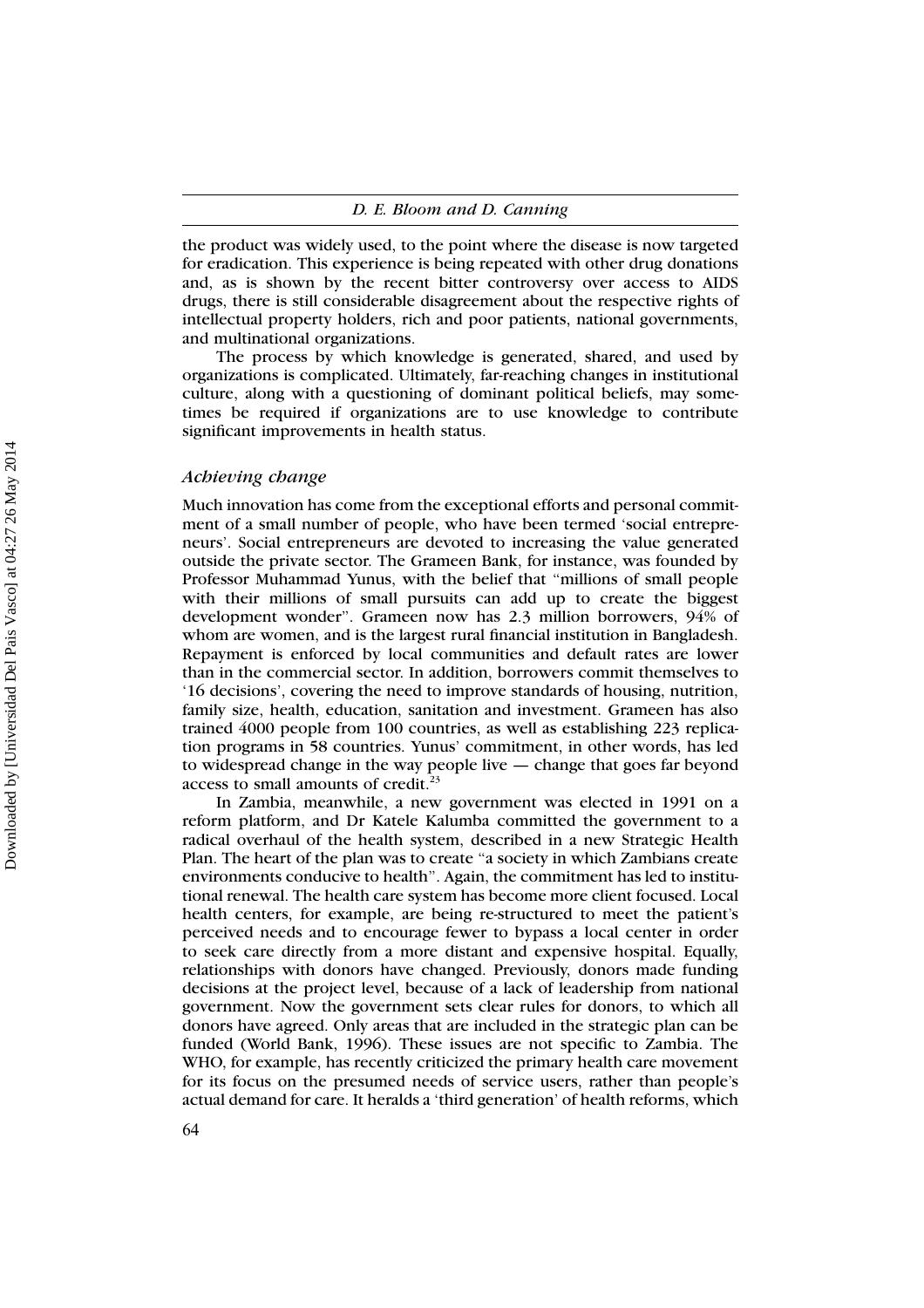is demand led rather than supply led, as governments move away from provision towards supervision and financing, and money follows patient needs rather than organizational structures (World Heath Report, 2000).

Innovation is also driven from below. In recent decades, an explosion of non-governmental and community-based organizations have acted as effective advocates for health and have also delivered pioneering programs. In Ceara, in Brazil, for example, the Long Live the Child program reduced the burden of infant mortality by 35% (Rademacher *et al*., 2000). Community members are trained in the basics of infant and childcare. They visit area households monthly, on foot or bicycle, carrying a backpack of basic medical supplies. They promote breastfeeding, monitor children's growth, teach mothers to prevent diarrhea-related dehydration, and educate mothers on the importance of cleansing drinking water. In six years (between 1987 and 1993), 7240 health agents visited the homes of 4 million people at a cost of US\$500 000, around 12 cents per visit, significantly improving the health outcomes of millions of people. A development NGO, Save the Children, meanwhile, has pioneered the concept of the 'positive deviant'. Fieldworkers in Thanh Hoa province in Vietnam worked with villagers to understand why children from some families had better nutrition and health indicators than others, even though they had the same resources as their neighbors. They found these families supplemented their diet with sweet-potato greens as well as shrimps and crabs from rice paddies, and fed their children at least three times a day, rather than the twice a day customary in the community. Although these food sources were freely available, they were generally regarded as unsuitable for young children. These 'positive deviants' had an extraordinary effect on the rest of the community once a mechanism was set up to diffuse their knowledge. Within 2 years, 80% of the children participating in the project were no longer malnourished.

One of the principal difficulties facing those attempting to drive forward health reform is deciding between a large number of possible interventions. Essentially, there are three different approaches to producing or protecting good health. The first delivers medical interventions, such as vaccines and drugs, primary health care centers, or clinics. The second delivers nonmedical health interventions, such as strengthening health systems, training medical personnel, building better health information systems, and developing more effective systems for procuring, storing, and developing pharmaceuticals and other medical equipment. The third uses non-health interventions to provide health benefits by, for example, providing clean water and improved sanitation, or offering better basic education, communications infrastructure or governance. Relative investment in each of these areas must be decided strategically and developed specifically in each country.

Finally, tackling the problem of corruption is especially important, as this often acts as a significant barrier to access by the poor. A recent World Bank consultation with the poor emphasizes this. Many poor people reported being asked to pay for medicines that were supposed to be free, and corruption was cited as a major factor by those who had decided to avoid formal services altogether. $24$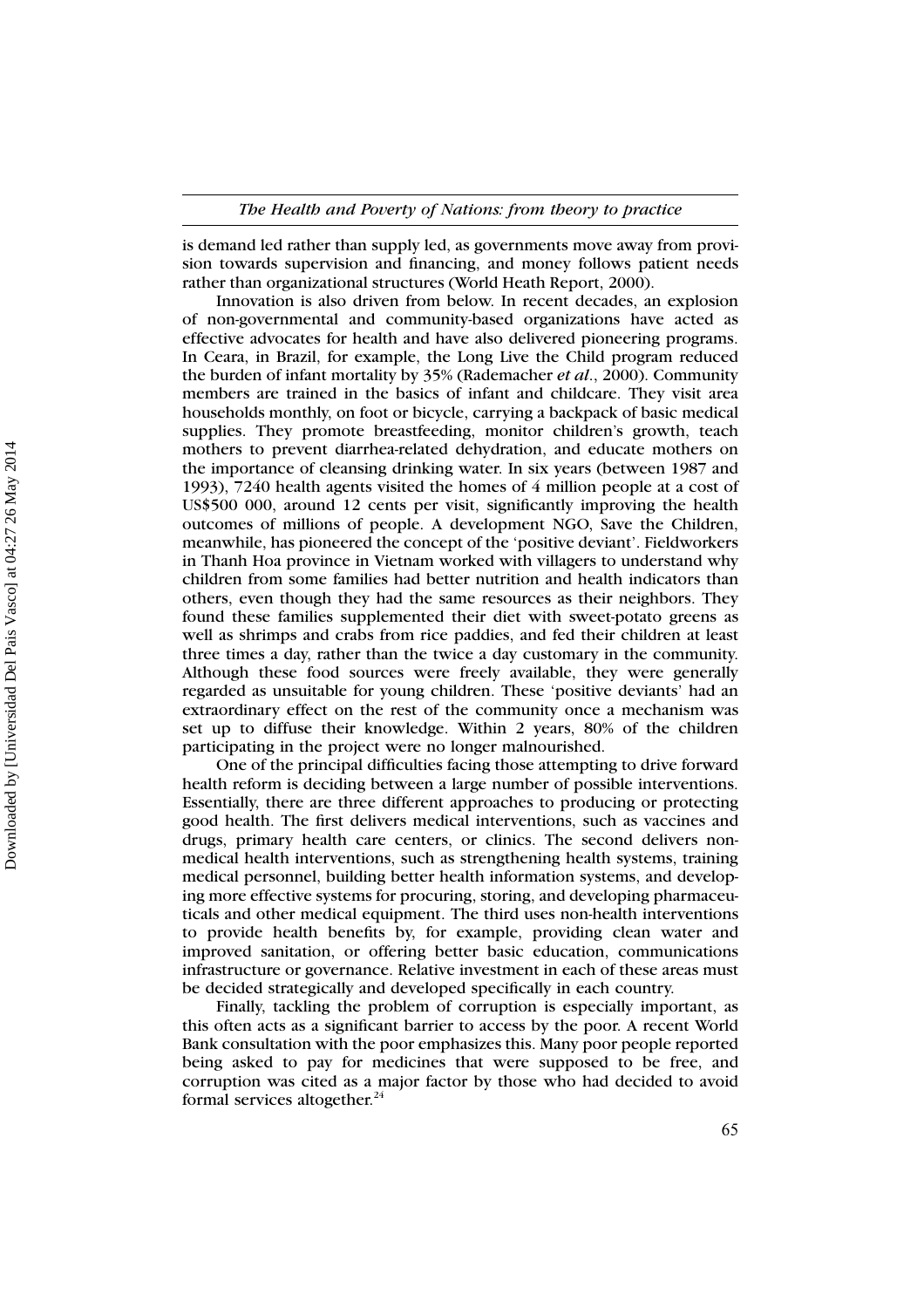#### **Conclusion**

The notion of health-led development is not a new one — it surfaced at Alma-Ata and is also found in the 1993 World Development Report. Recent research has, however, developed the idea beyond just being a possibility; we now have concrete evidence that health plays an important role in determining both individual and national income. Health, seen as a form of human capital and not just an output from the development process, deserves to join education as a key policy instrument for promoting the success of developing countries. Virtuous spirals are possible in countries with young, educated, healthy populations and pro-growth policies. Once moving, they offer the chance of dramatic change in a country or region's prospects. Conversely our awareness of the importance of illness in contributing to poverty traps has also been heightened.

On its own, however, this knowledge can have little impact. It needs to be used to drive and direct real change. This change must occur at the international, national, and local level — and its impact must also be felt by families and individuals. To take HIV/AIDS as an example, efforts to control the epidemic have been impeded by the failure of the global community to marshal adequate resources and to develop structures through which those resources can be used. It is only recently that we have seen world leaders speak regularly about the crisis and this delay left a situation where research into a vaccine was left on the back burner.

The challenges are no less great at the national level, where deep institutional change is needed if countries where the epidemic is strongest or continuing to gather force are to fight back against the virus. Institutional change is needed to influence patterns of sexual behavior and gender relations, as well as the context within which political, social, and business decisions are made. As has been seen in countries such as Senegal, Thailand, and Uganda, where responses to the epidemic have been partially successful, enlightened leadership is essential, combined with bottom-up support for progressive cultural change. Public, private, and civil society must find more effective ways to work together, with every organization — religious, political, social, or commercial — collaborating to achieve results. And these results are relatively easily demonstrated. Is the prevention campaign slowing or reversing the infection rate? Are treatment protocols helping a growing number of the sick? Clear policy backed by robust needs analysis, excellence in program design, and a dedication to implementation will be needed. Most important, however, will be a focus on the needs of audiences for prevention campaigns and patients for treatment services. HIV/AIDS, then, encapsulates a number of lessons that are general to efforts to use health to lead development.

The importance of political support, organizational reform, and an approach that is dictated by end users and results rather than professional providers and inputs — these are lessons that we have learned since Alma-Ata. They may allow us to bring that declaration's still-distant goals into reach.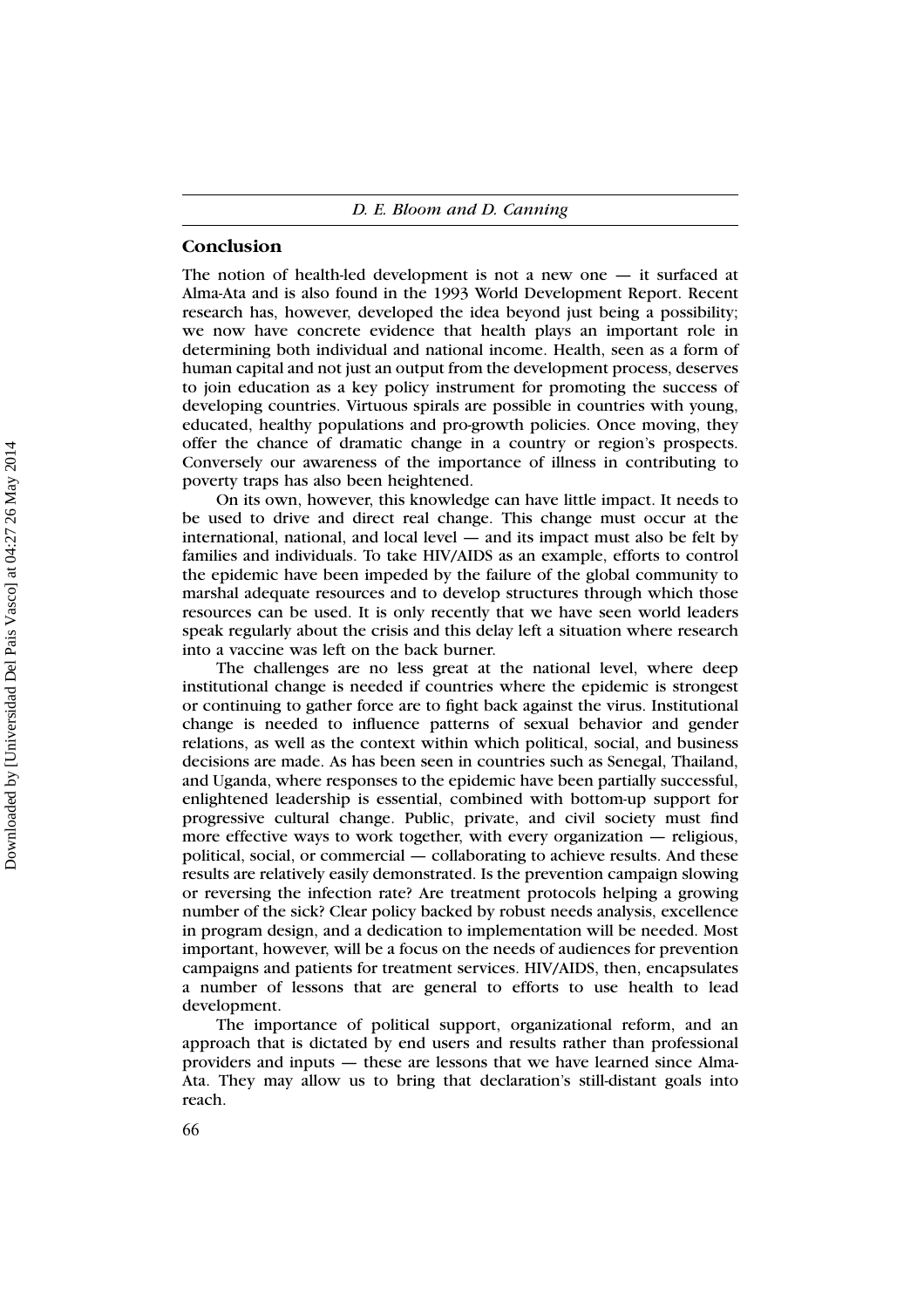*The Health and Poverty of Nations: from theory to practice*

#### **Acknowledgements**

The authors are grateful to Srilatha Batliwala, Jennifer Huddart, Riaz Khan, Ajay Mahal, Marc Mitchell, A. K. Nandakumar, and Amala Reddy for helpful discussions. They are also grateful to George Alleyne, Thomas Bossert, and Larry Rosenberg for valuable written comments, to Jaypee Sevilla for thoughtful comments and assistance, and to River Path Associates for research and editorial assistance. The authors also acknowledge financial support provided by the Economics Advisory Service of the World Health Organization.

#### **Notes**

- 1 The 21 countries in which life expectancy declined are Armenia, Belarus, Botswana, Bulgaria, Burundi, Cote d'Ivoire, Estonia, Kenya, Latvia, Liberia, Lithuania, Malawi, Russian Federation, Rwanda, South Africa, Tanzania, Uganda Ukraine, Zaire, Zambia, and Zimbabwe. By contrast, the infant mortality rate increased in only three countries (Armenia, Belarus, and Iraq).
- 2 World Health Organization (2000). It is worth noting that low-income and middle-income countries account for only 18% of world income, and only 11% of global health spending.
- 3 The right to life, for example, is recognized in both the Universal Declaration of Human Rights (article 3) and the International Covenant on Civil and Political Rights (article 6). More specifically, the right to health care and social services is recognized in the Universal Declaration (article 25) and the International Covenant on Economic, Social and Cultural Rights (article 12), while article 25 of the Universal Declaration also asserts that ''everyone has the right to a standard of living adequate for the health and well-being of himself and of his family'' (Donnelly, 1999).
- 4 Mann *et al*. (1994). The American Declaration on Rights is less stringent on this issue, but still refers to the right to ''those sanitary and social measures necessary to ensure health''.
- 5 For a more detailed discussion of the links between health and foreign policy, see David E. Bloom, Jordan Kassalow and River Path Associates, *The United States and Global Health*, unpublished manuscript, 2000.
- 6 Mortality Study, Eastern Democratic Republic of Congo, International Rescue Committee, June 2000 [http://www.theirc.org/mortality.htm].
- 7 Doyle (1983). The Clinton administration, in declaring HIV/AIDS to be a threat to America's national security in 2000, recognized that the devastating effects of the virus have the potential to destabilize the hardest hit countries — with war possibly resulting.
- 8 See, for example, Schultz (2002). See also Bloom (2001a).
- 9 See Bloom and Canning (2000). See also World Health Organization (1999).
- 10 For a review of such studies, see Bloom *et al*. (2002b).
- 11 Jane A. Thomason, 'Health Sector Reform in Developing Countries: A Reality Check', 1997 [http://www.acithn.uq.edu.au/conf97/papers97/Thomason.htm].
- 12 World Bank 'Millennium Development Goals' (available at www.developmentgoals.org).
- 13 'WHO issues new healthy life expectancy rankings: Japan number one in new ''healthy life'' system', press release, World Health Organization, 4 June 2000 [http://www.who.int/ inf-pr-2000/en/pr2000-life.html].
- 14 Anthony Giddens, The BBC 1999 Reith Lectures [http://news.bbc.co.uk/hi/english/static/ events/reith\_99/default.htm].
- 15 'Poverty trends and voices of the poor', The World Bank Group, 1999, p. 35 [http:// www.worldbank.org/poverty/data/trends/index.htm].
- 16 'The voices of the poor' [http://www.worldbank.org].
- 17 'Malaria, climate, and poverty' CAER paper 48 [http://www.cid.harvard.edu/caer2/htm/ content/papers/paper48/paper48.pdf].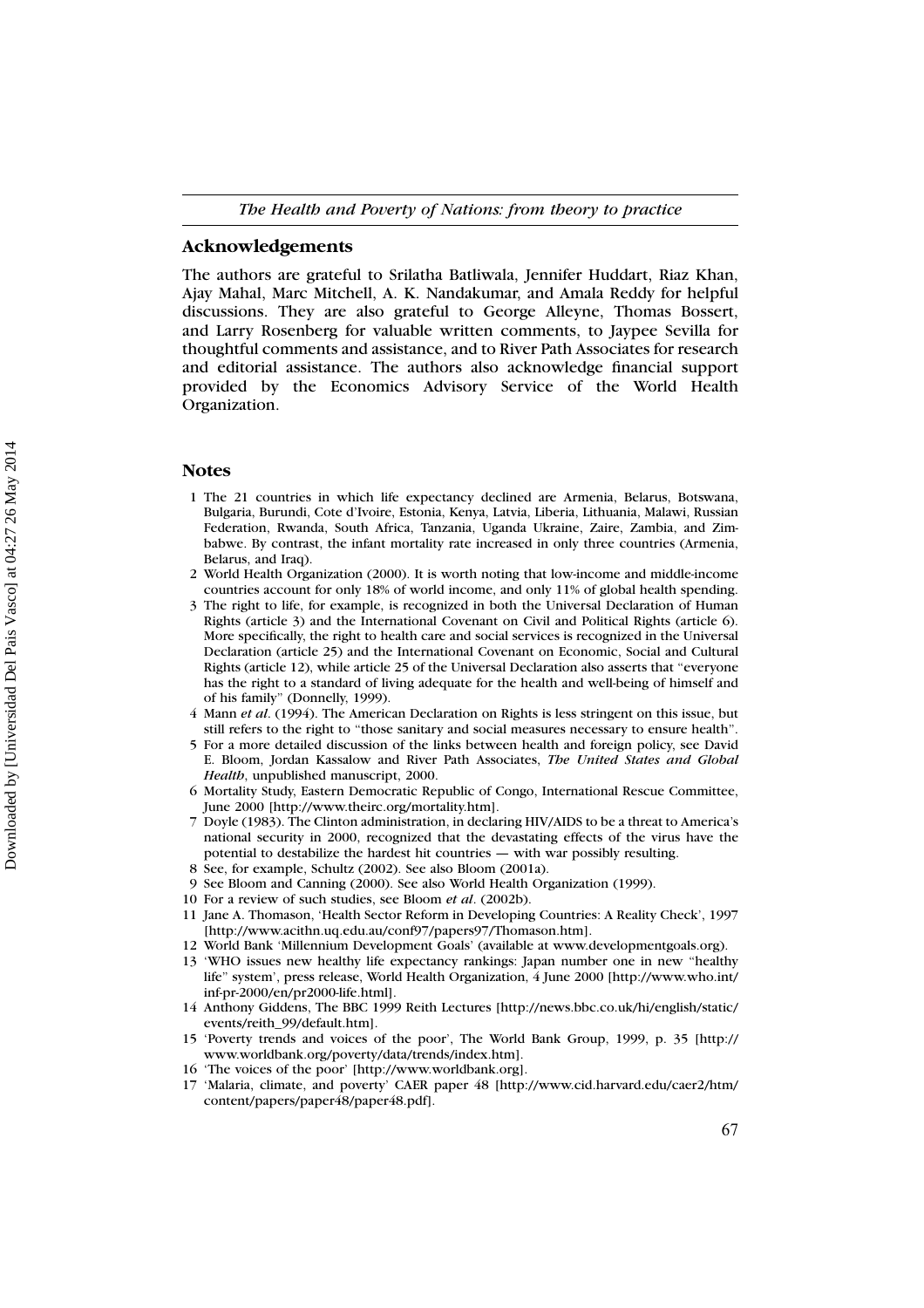- 18 Bloom and Sachs (1998). This paper also explores the geographic roots of inter-regional differences in health and age structure.
- 19 This paper makes reference to DALYs and to the related DALES, but we note that the use of DALYs to prioritize alternative health-related policies has been controversial for a few reasons. First, since DALYs are a measure of health outcomes, their exclusive use in priority setting would ignore other non-health benefits of policy such as the promotion of equity, insurance against risk, convenience, and peace of mind. Second, DALY measurement requires difficult value judgments concerning the discounting of future health benefits, age weighting, disability weighting, and the ideal length of life, on which little consensus exists. Third, allocating public resources on the basis of producing the most DALY gain for a given expenditure of resources ignores the ability of households to privately purchase some cost-effective services. It also ignores the ability of the private health sector to supply them. Standard efficiency arguments in economics would rationalize public expenditure on cost-effective interventions only under circumstances of market failure. For a thorough review of the criticisms of the use of DALYs, see Anand and Hanson (1997).
- 20 See, for example, for some work applying business ideas to the educational field, 'Does six sigma belong in sixth grade?' in *Strategy* + Business, 19 (second quarter, 2000).
- 21 Cuba provides an instructive counter-example. Both life expectancy (now 76 years) and the infant mortality rate (now seven per 1000 live births) improved tremendously over a several-decade period, primarily due to the government's decision to prioritize health care. Developing new knowledge was not key to this transformation.
- 22 UK Department for International Development, 'International Co-operation in Health', *World Health Opportunity Meeting Report*, London, 13 May 1999 [http://www. riverpath.com/library/library.html].
- 23 'A short history of Grameen Bank', Grameen Bank, 17 July 2000 [http://www.grameeninfo.org/bank/hist.html].
- 24 Deepa Narayan with Raj Patel, Kai Schafft, Anne Rademacher and Sarah Koch-Schulte, *Voices of the Poor: Can Anyone Hear Us?* New York, published for the World Bank, Oxford University Press, 2000 [http://www.worldbank.org/poverty/voices/reports. htm#cananyone].

#### **References**

- Anand, S. and Hanson, L. (1997) 'DALYs: a critical review', *Journal of Health Economics*, 16, pp. 685–702.
- Asian Development Bank (1997) *Emerging Asia: Changes and Challenges*, May, p. 146, Asian Development Bank, Manila, Philippines.
- Becker, Charles M. and Bloom, David E. (Eds) (1998a) 'The demographic crisis in the former Soviet Union', special issue of *World Development*, 26(11), pp. 1913–1919.
- Becker, Charles M. and Bloom, David E. (1998b) 'The demographic crisis in the former Soviet Union: introduction', *World Development*, 26(11), pp. 1913–1919.
- Biggs, Tyler and Shah, Manju (1997) 'The impact of the AIDS epidemic on african firms', *RPED Discussion Paper No. 72*, Regional Program on Enterprise Development, The World Bank, Washington, DC, January.
- Bloom, David E. and Canning, David (2000) 'The Health and Wealth of Nations', *Science*, 18 February.
- Bloom, David and Canning, David (2001) 'Demographic change and economic growth: the role of cumulative causality', in Nancy Birdsall, Allen C. Kelley and Stephen Sinding (Eds), *Population Does Matter: Demography*, *Growth*, *and Poverty in the Developing World*, Oxford University Press, New York.
- Bloom, David E. and Glied, Sherry (1992) 'Projecting the number of new AIDS cases in the United States', *International Journal of Forecasting*, 8, pp. 339–366.
- Bloom, David E. and Williamson, Jeffrey (1998) 'Demographic transitions and economic miracles in emerging Asia'**,** *World Bank Economic Review*, 12, pp. 419–455.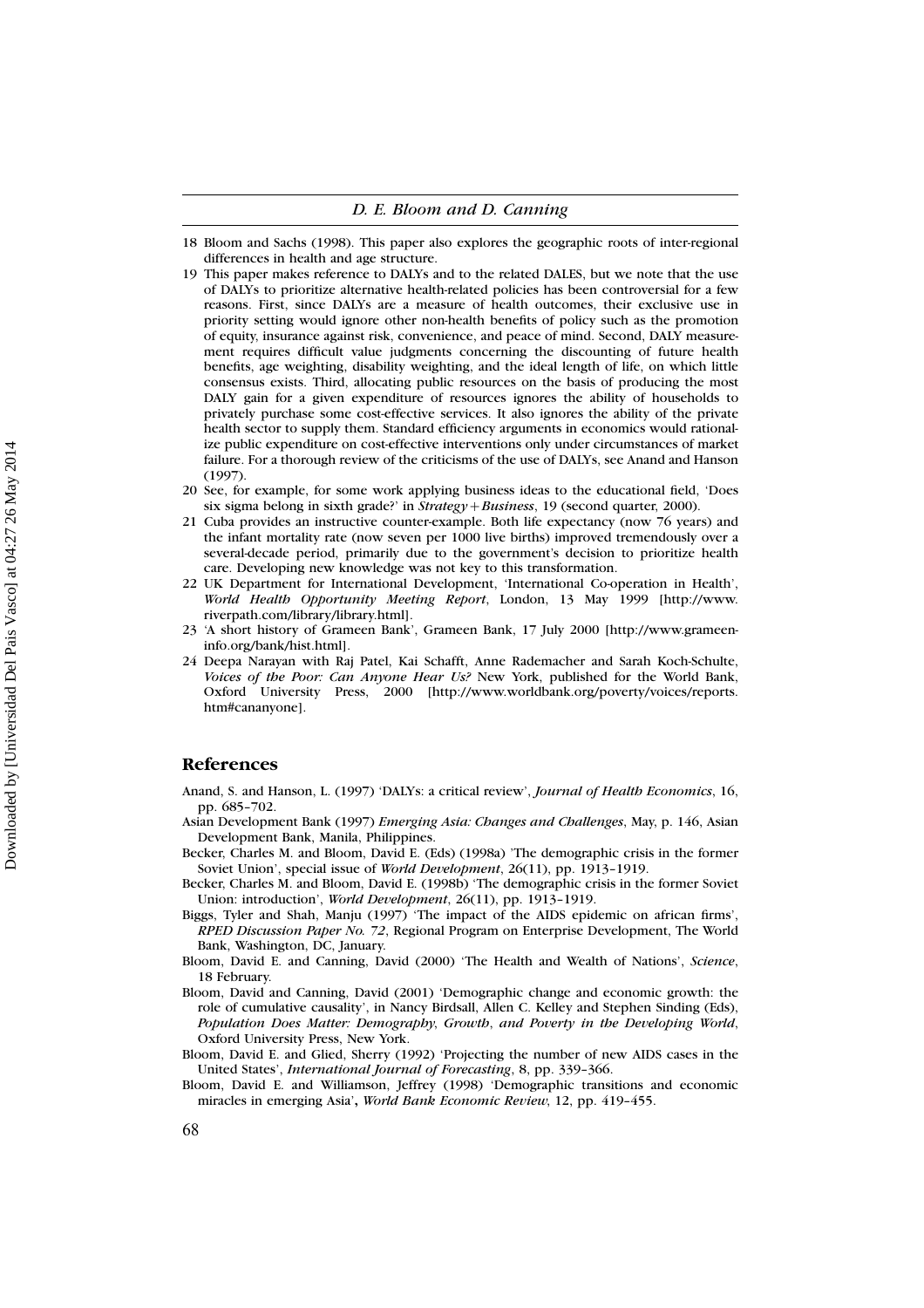- Bloom, David E., Canning, David, Evans, David K., Graham, Bryan S., Lynch, Patrick and Murphy, Erin E. (1999) *Population Change and Human Development in Latin America*, prepared for the Inter-American Development Bank.
- Bloom, David E., Bloom, Lakshmi Reddy and River Path Associates (2000a) 'Business, AIDS, and Africa', *Africa Competitiveness Report 2000/2001*, Oxford University Press, New York, pp. 26–37.
- Bloom, David E., Canning, David and Malaney, Pia (2000b) 'Demographic change and economic growth in Asia', *Population and Development Review*, 26, pp. 257–290.
- Bloom, David E., Canning, David and Sevilla, Jaypee (2001a) 'The effect of health on economic growth: theory and evidence', *NBER Working Paper No. 8587*, October, National Bureau of Economic Research, Cambridge, MA.
- Bloom, David E., Craig, Patricia H. and Malaney, Pia N. (2001b) *Quality of Life in Rural Asia*, Oxford University Press, New York.
- Bloom, David E., River Path Associates and Fang, Karen (2001c) 'Social technology and human health'. Concept paper for *UNDP Human Development Report 2001: Channeling Technology for Human Development*.
- Bloom, David E., Canning, David and Graham, Bryan (2002) 'Longevity and life cycle savings', *NBER Working Paper No. 8808*, February, National Bureau of Economic Research, Cambridge, MA.
- Bloom, David E., Canning, David and Sevilla, Jaypee (2002a) *The Demographic Dividend: A New Perspective on the Economic Consequences of Population Change*, RAND, Santa Monica, CA.
- Bloom, David E., Canning, David and Sevilla, Jaypee (2002b) 'Health, worker productivity, and economic growth'. Paper presented at the *13th Annual Health Economics Conference*, 2–3 June 2002, Pittsburgh, PA.
- Bloom, David, Canning, David, Graham, Bryan and Sevilla, Jaypee (2002c) 'Out of poverty: moving beyond the OECD/DAC targets', in Manuel R. Agosin, David E. Bloom, Georges Chapelier, and Jagdish Saigal (Eds), *Making Global Integration Work for People: Analytical Issues and Country Assessment Studies*, UNCTAD, Geneva (forthcoming).
- Caldwell, John C. (2000) 'Rethinking the African AIDS epidemic', *Population and Development Review*, 26(1), pp. 117–135.
- Christenson, Clayton M. and Overdorf, Michael (2000) 'Meeting the challenge of disruptive change', *Harvard Business Review*, 78, March-April, pp. 66–76.
- Croft, R.A. and Croft, R.P. (1988) 'Expenditure and loss of income incurred by tuberculosis patients before reaching effective treatment in Bangladesh', *International Journal of Tubercular Lung Diseases*, 2(3), pp. 252–254.
- Data for Decision Making (2000) *A Decade of Health Sector Reform: What Have We Learned?* Data for Decision Making Issue Brief, International Health Systems Group, Harvard School of Public Health, Boston, MA.
- Donnelly, Jack (1999) 'The social construction of international human rights', in Tim Dunne and Nicholas J. Wheeler (Eds), *Human Rights in Global Politics*, Cambridge University Press, Cambridge.
- Doyle, Michael (1983) 'Kant, liberal legacies, and foreign affairs: Part 1', *Philosophy and Public Affairs*, 12, pp. 213–215.
- Dunne, Tim and Wheeler, Nicholas J. (1999) 'Introduction: human rights and the fifty years' crisis', in Tim Dunne and Nicholas J. Wheeler (Eds), *Human Rights in Global Politics*, Cambridge University Press, Cambridge.
- Easterlin, Richard A. (1999) 'How beneficent is the market? A look at the modern history of mortality', *European Review of Economic History*, 3, pp. 257–294.
- Easterly, William (1999) 'Life during growth', *Journal of Economic Growth*, 4(3), pp. 239–275. Esty, Daniel C., Goldstone, Jack, Gurr, Ted Robert, Harff, Barbara, Surko, Pamela T., Unger,
- Alan N. and Chen, Robert (1998) 'The State Failure Project: early warning research for US foreign policy planning', in John L. Davies and Ted Robert Gurr (Eds), *Preventive Measures: Building Risk Assessment and Crisis Early Warning Systems*, chapter 3, Rowman and Littlefield, Boulder, CO and Totowa, NJ.
- Farmer, Paul (1999) *Infections and Inequalities The Modern Plagues*, University of California Press, Berkeley, CA.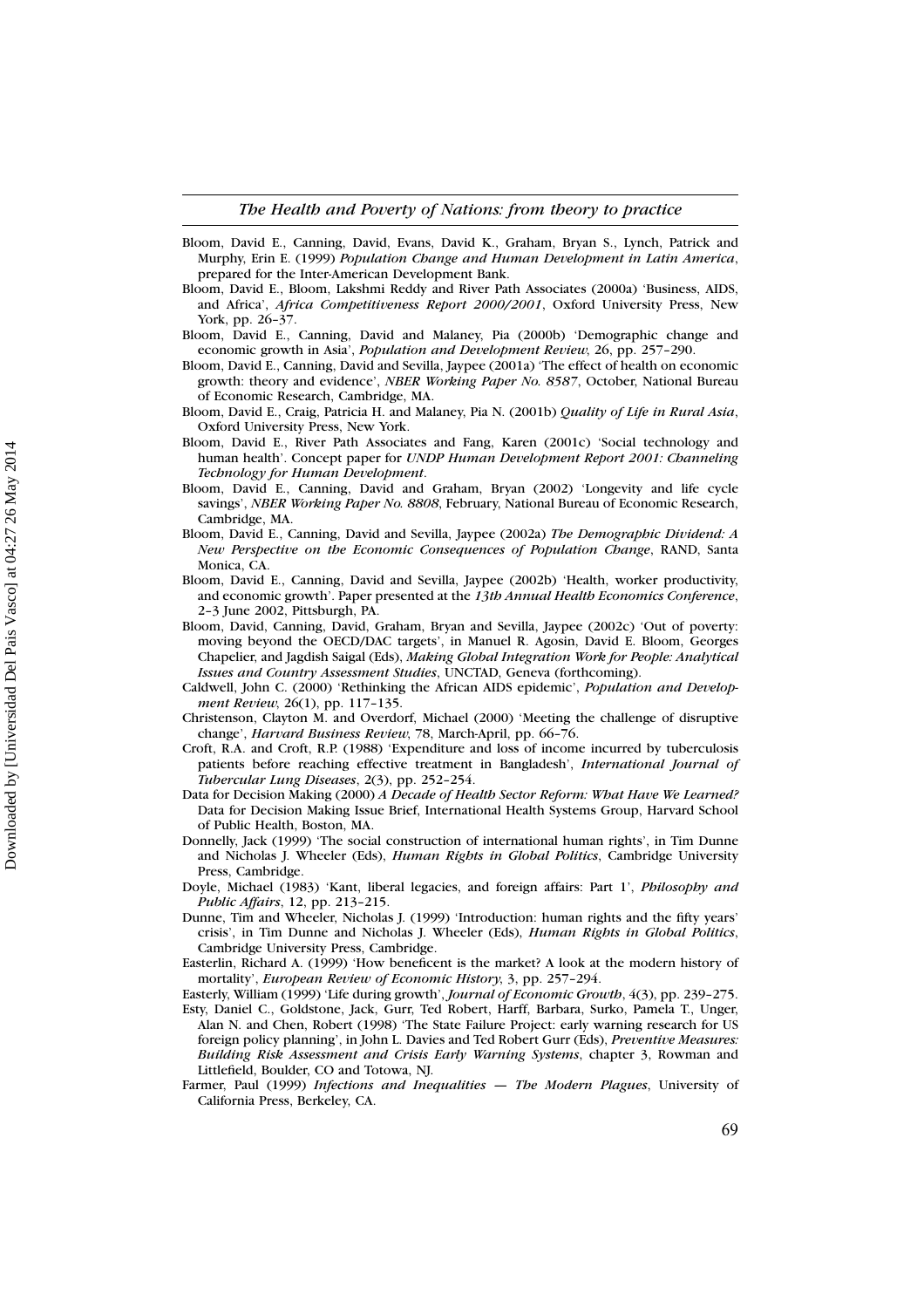Feyzioglu, Tarhan, Swaroop, Vinaya and Zhu, Min (1998) 'A panel data analysis of the fungibility of Foreign Aid', *The World Bank Economic Review*, 12(1), pp. 29–58.

Fogel, R.W. (1997) 'New findings on secular trends in nutrition and mortality: some implications for population theory', in M. R. Rosenzweig and O. Stark (Eds), *Handbook of Population and Family Economics*, Volume 1a, Elsevier Science, Amsterdam, pp. 433–481. Global Entrepreneurship Monitor (1999).

Inter-American Development Bank (1999) *Facing up to Inequality in Latin America*, Inter-American Development Bank, Washington, DC.

Jamison, Dean T. and Leslie, J. (1990) 'Health and nutrition considerations in education planning: the cost and effectiveness of school-based interventions', *Food and Nutrition Bulletin*, 12(3), pp. 204–214.

Kawachi, Ichiro, Wilkinson, Richard and Kennedy, Bruce P. (1999) 'Introduction', in Ichiro Kawachi, Bruce P. Kennedy, and Richard Wilkinson (Eds), *The Society and Population Health Reader*, *Vol. 1, Income Inequality and Health*, New Press, New York.

- Mann, Jonathan M., Gostin, Lawrence, Gruskin, Sofia, Brennan, Troyen, Lazzarini, Zita and Fineberg, Harvey V. (1994) 'Health and human rights', *Health and Human Rights*, 1(1), pp. 6–23.
- Murray, C. J. L. and Lopez, A. D. (Eds) *The Global Burden of Disease: A Comprehensive Assessment of Mortality and Disability from Diseases, Injuries and Risk Factors in 1990 and Projected to 2020*, Global Burden of Disease and Injury Series, Vol. 1, Harvard School of Public Health on behalf of the World Health Organization and the World Bank, Cambridge.

Pritchett, Lant, and Summers, Lawrence H. (1996) 'Wealthier is healthier', *Journal of Human Resources*, 31(4), pp. 842–868.

- Rademacher, Anne, Narayan, Deepa, Schafft, Kai, Patel, Raj, Koch-Schulte, Sara (2000) *Can Anyone Hear Us?* Voices of the Poor Series, Oxford University Press and World Bank, Washington, DC.
- Raychaudhury, Somak (2000) 'Priorities and problems in science communication  $-$  an Indian perspective'. Unpublished paper presented to the Department for International Development and British Council, International Workshop on Science Communication.
- Rodgers, G. B. (1999) 'Income and inequality as determinants of mortality', in Ichiro Kawachi, Bruce P. Kennedy and Richard Wilkinson (Eds), *The Society and Population Health Reader, Vol 1, Income, Inequality and Health*, New Press, New York.

Ruger, Jennifer Prah, Jamison, Dean and Bloom, David E. (2001) 'Health and Development', in Michael Merson, B. Black and Anne Mills (Eds), *International Public Health: Diseases, Programs, Systems and Policies*, chapter 12, Aspen Publishers, Gaithersburg, MD.

- Ruggiero, Dan (2000) 'A glimpse at the colorful history of TB: its toll and its effect on the U.S. and the world', *TB Notes 2000*, No 1, US Department of Health and Human Services Centers for Disease Control and Prevention, pp. 1–6, Atlanta, GA.
- Saunderson, P. R.(1995) 'An economic evaluation of alternative programme designs for tuberculosis control in rural Uganda', *Society for the Science of Medicine*, 40(9), pp. 1203–1212.
- Schultz, T. Paul (2002) 'Wage gains associated with height as a form of human capital', *American Economic Review, Papers and Proceedings*, May, pp. 349–353.

Sen, Amartya (1999) *Development as Freedom*, Oxford University Press, Oxford.

Smith, Kirk R. (1987) *Biofuels, Air Pollution, and Health — A Global Review*, Plenum Press, New York.

United Nations Development Programme (1999) *Human Development Report 1999*, United Nations Development Programme, Geneva.

United Nations Development Programme (2002) *Human Development Report 2002*, United Nations Development Programme, Geneva.

Wagstaff, Adam (2001) 'Poverty and health', *Commission on Macroeconomics and Health Working Paper Series*, Paper No. WG1 5, March.

World Bank (1993) *World Development Report 1993: Investing in Health*, Oxford University Press, London.

World Bank (1996) 'Turning the tables for Zambia's health system', *Investing in People The World Bank in Action*, The World Bank, Washington, DC, 27 February.